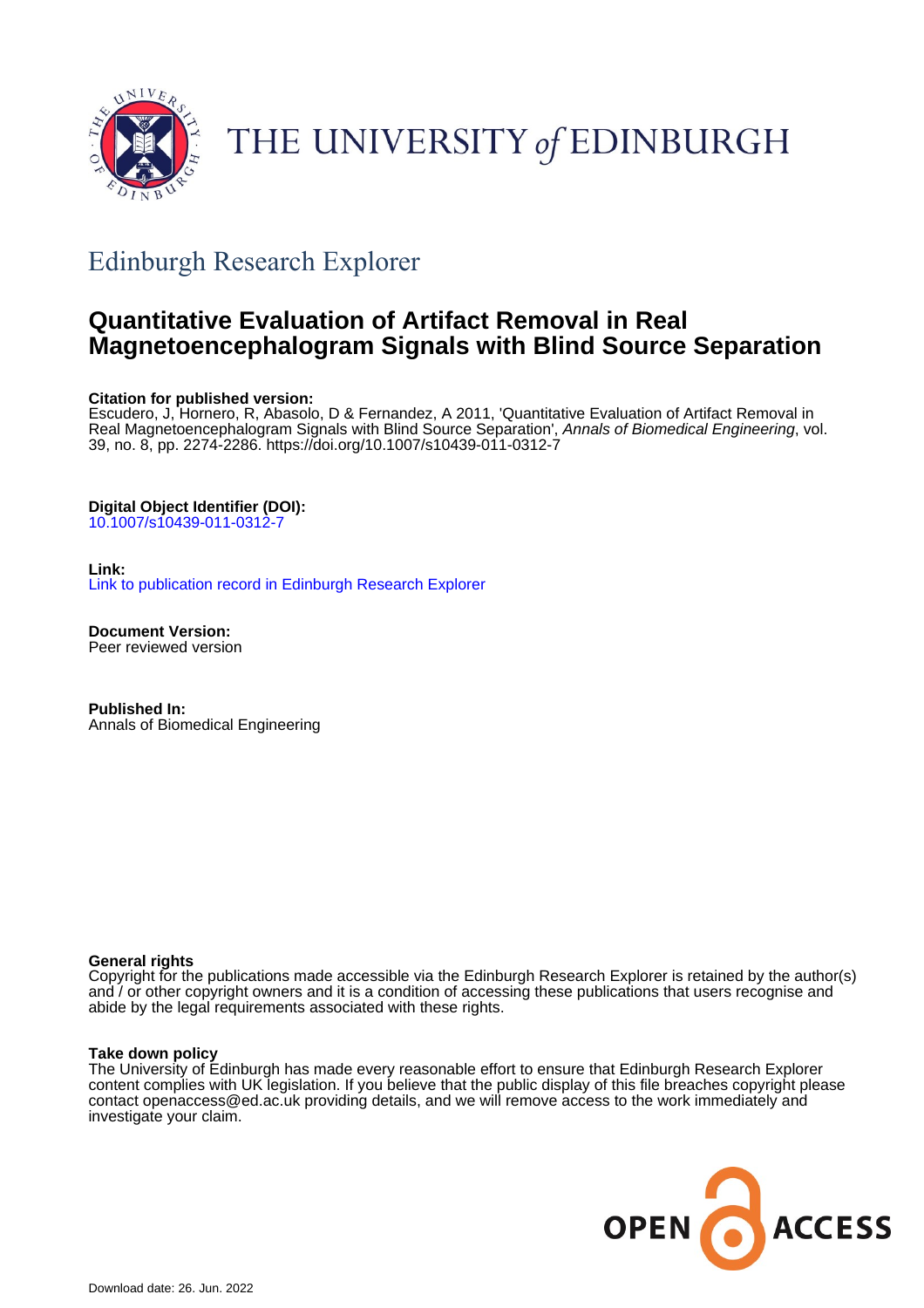# Quantitative Evaluation of Artifact Removal in Real Magnetoencephalogram Signals With Blind Source Separation

Javier Escudero<sup>\*,1,2</sup>, Roberto Hornero<sup>2</sup>, Daniel Abásolo<sup>2,3</sup>,

and Alberto Fernández<sup>4,5</sup>

March 17, 2011

#### Abstract

The Magnetoencephalogram (MEG) is contaminated with undesired signals, which are called artifacts. Some of the most important ones are the cardiac and the ocular artifacts (CA and OA, respectively), and the power line noise (PLN). Blind Source Separation (BSS) has been used to reduce the influence of the artifacts in the data. There is a plethora of BSS-based artifact removal approaches, but few comparative analyses. In this study, MEG background activity from 26 subjects was processed with five widespread BSS (AMUSE, SOBI, JADE, extended Infomax, and FastICA) and one Constrained BSS (cBSS) techniques. Then, the ability of several combinations of BSS algorithm, epoch length, and artifact detection metric to automatically reduce the CA, OA, and PLN were quantified with objective criteria. The results pinpointed to cBSS as a very suitable approach to remove the

<sup>∗</sup>Corresponding author : javier.escudero@ieee.org, javier.escudero@plymouth.ac.uk. 1) Signal Processing and Multimedia Communications; School of Computing and Mathematics; University of Plymouth; PL4 8AA; Plymouth; UK. 2) Biomedical Engineering Group, E.T.S.I. Telecomunicación, University of Valladolid, Valladolid, Spain. 3) Centre for Biomedical Engineering; Division of Mechanical, Medical & Aerospace Engineering; Faculty of Engineering and Physical Sciences; University of Surrey; GU2 7XH; Guildford; UK. 4) Departamento de Psiquiatría y Psicología Médica, Universidad Complutense de Madrid; Madrid; Spain. 5) Laboratorio de Neurociencia Cognitiva y Computacional, Centro de Tecnología Biomédica, Universidad Politécnica de Madrid y Universidad Complutense de Madrid; Madrid; Spain.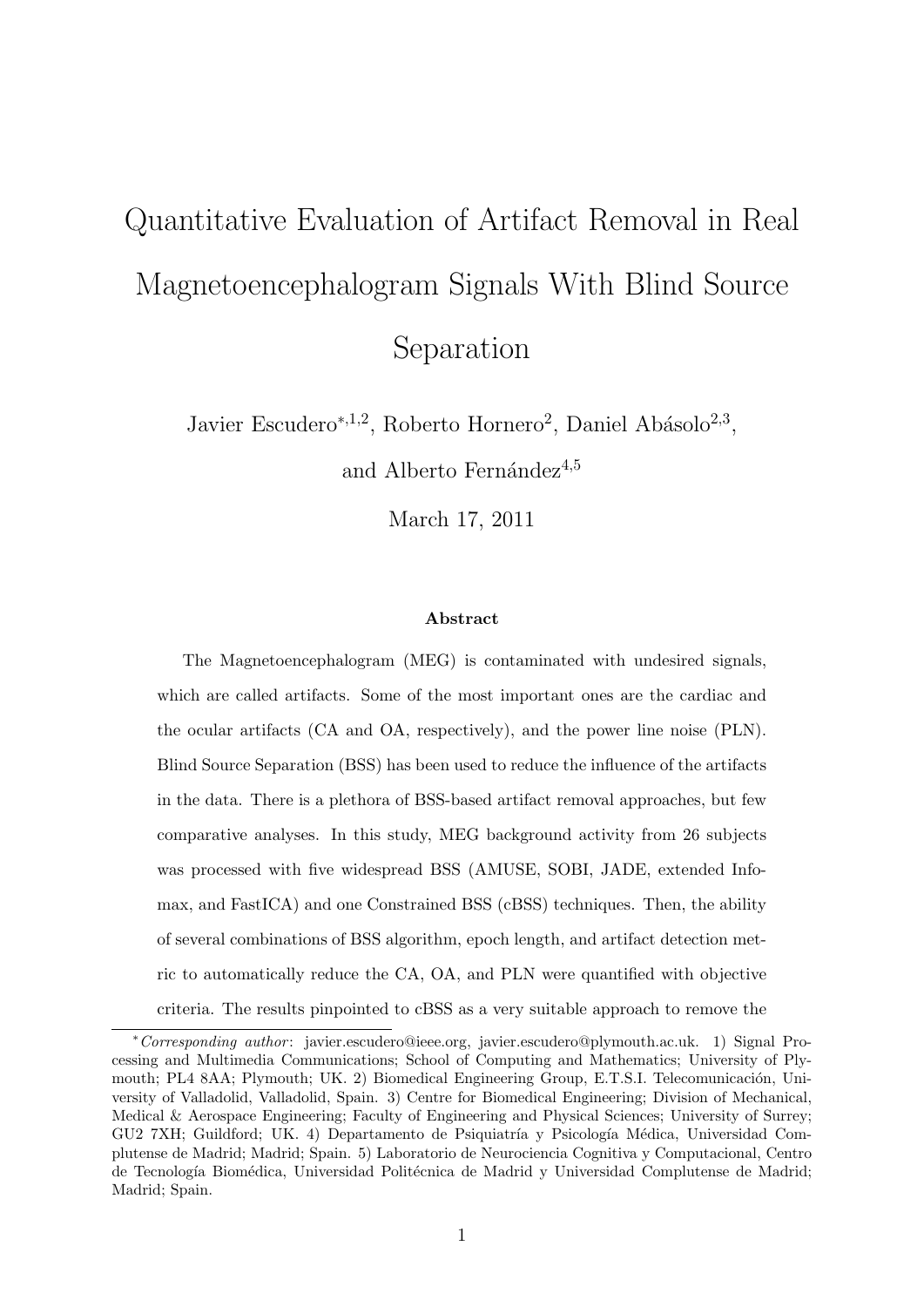CA. Additionally, a combination of AMUSE or SOBI and artifact detection metrics based on entropy or power criteria decreased the OA. Finally, the PLN was reduced by means of a spectral metric. These findings confirm the utility of BSS to help in the artifact removal for MEG background activity.

#### Key terms

Blind Source Separation (BSS); Cardiac Artifact (CA); Evaluation; Independent Component Analysis (ICA); Magnetoencephalogram (MEG); Ocular Artifact (OA); Power Line Noise (PLN)

## 1 Introduction

The Magnetoencephalogram (MEG) is the non-invasive recording of the magnetic fields generated by the neurons. Likewise the Electroencephalogram (EEG), it is a neurophysiological technique able to directly measure brain activity. Although both EEG and MEG provide high temporal resolution, the latter offers some advantages over the former. The magnetic recordings do not depend on any reference point and they are less affected by extra-cerebral tissues than the  $EEG<sup>18</sup>$ . However, bodily organs contaminate the recordings with undesired activity (known as artifacts) that can bias the analyses <sup>18</sup> .

Normal brain activity usually generates magnetic fields whose amplitude ranges in the order of hundreds of fT. On the other hand, the heart produces much stronger magnetic fields, which have a considerable effect on the recordings of spontaneous brain activity. This is known as Cardiac Artifact  $(CA)^{23}$ . Significant contamination is also caused by eye blinks and movements<sup>1</sup>. Each eye can be modeled as a small electrical dipole<sup>6</sup>. Eye movements and blinks modify the orientation and intensity of such a dipole, thus altering the associated electromagnetic fields near the eyes and causing the ocular artifact  $(OA)^6$ . Apart from these biological activities, the Power Line Noise (PLN) is also a noticeable source of contamination in brain recordings  $12:25$ . The removal of the PLN with notch filters is not a satisfactory solution if its frequency overlaps with that of the signals<sup>18</sup>.

Several methods have been tested to remove the artifacts from EEG and MEG data. These include: epoch rejection<sup>14</sup>, regression techniques<sup>6</sup>, and Blind Source Separation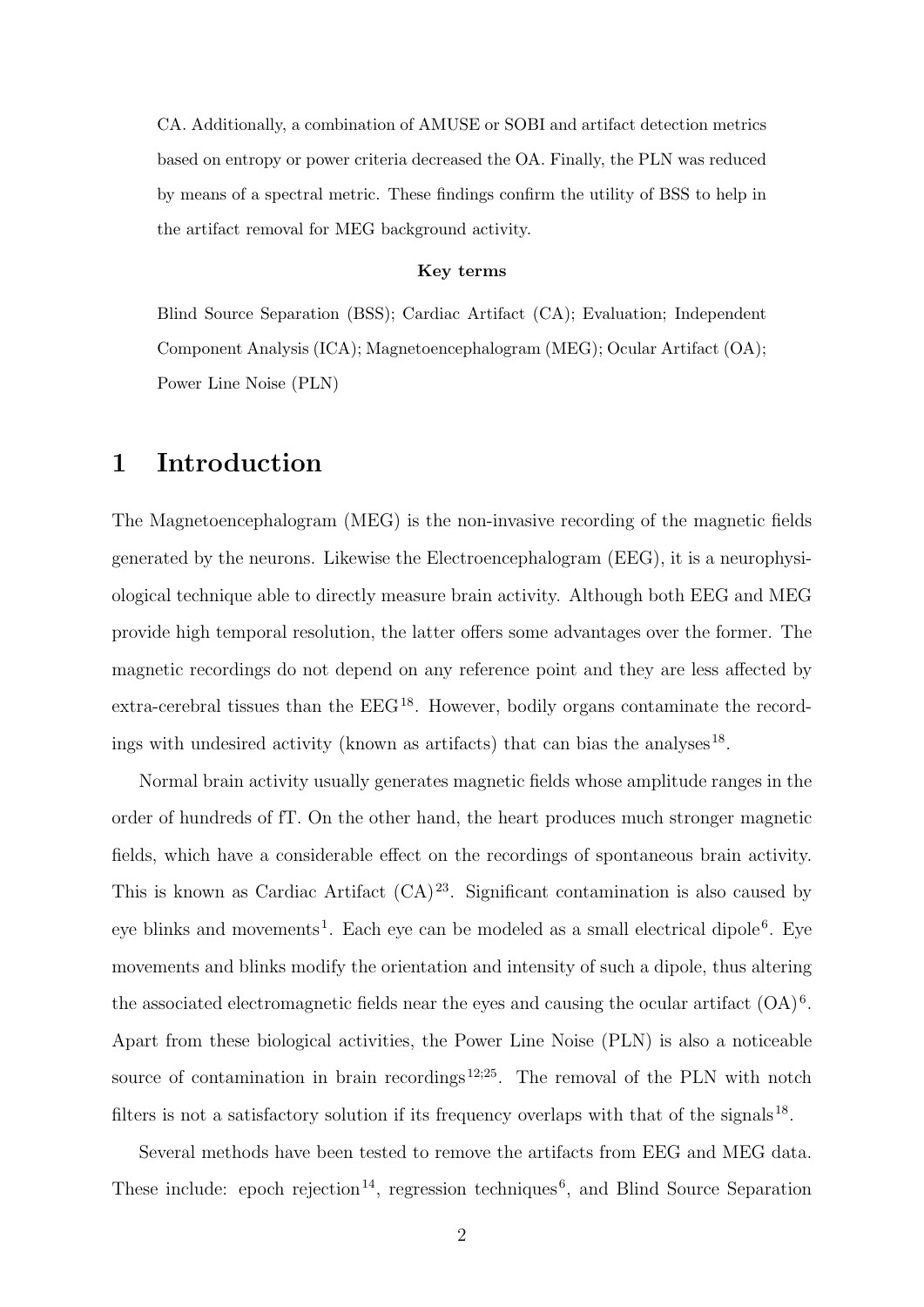$(BSS)^{22,39}$ . The simplest method to eliminate the artifacts is epoch rejection, which discards raw data epochs with high artifactual contamination. This is performed individually for each epoch, which is time-consuming  $14$ . If the contamination is widespread, epoch rejection produces significant data loss. This method is intrinsically subjective <sup>14;25</sup>. Another method to attenuate some artifacts in the MEG and, especially, in the EEG is removing the projection of an auxiliary signal from the brain recordings  $14;25$ . This technique has been widely applied to remove the OA from the  $EEG<sup>6</sup>$ . It consists of computing the projection of the reference signal on the recordings and then subtracting it from the data<sup>6</sup>. Nevertheless, this technique introduces new unexpected artifacts in the recordings if the reference signal (most often the Electrooculagram, EOG) contains some brain activity<sup>14;25</sup>. Furthermore, it requires to record the auxiliary signal and the brain data simultaneously  $14,25$ .

BSS<sup>22;39</sup> has also been used in the artifact removal problem<sup>12;25;34;36</sup>. BSS estimates the set of components, or sources, which can be linearly combined to obtain the measured signals. BSS does not need previous information about the recordings and its assumptions are suitable for MEG and EEG data<sup>22;39</sup>. Nonetheless, the use of a reference, if available, helps to guide the extraction of the artifacts with a Constrained Blind Source Separation  $(cBSS)^{21}$ .

A major problem in this BSS-based artifact removal is the detection of the artifactual components. BSS isolates the artifacts into just a few sources  $22$ , but the visual inspection of the contaminating activity is time-consuming. Thus, several studies have introduced criteria to detect the artifacts. For instance, the use of statistical metrics (e.g., kurtosis and entropy) has been proposed to identify undesired components in EEG and  $MEG^{2,7;9;12;27;31}$ . In addition to being used in  $cBSS^{21}$ , reference signals help to identify the artifactual sources by means of measures like correlation<sup>2;7;24</sup>. The scalp topography can also be used to remove OAs since most ocular activity is located near the eyes  $12;28;32;34$ . In some cases, such as OAs and PLN, spectral features of the components are helpful in the identification of the artifacts  $24:27:33$ . Some of those criteria have been combined to detect various types of artifacts<sup>2;12;24;27;34;35</sup>.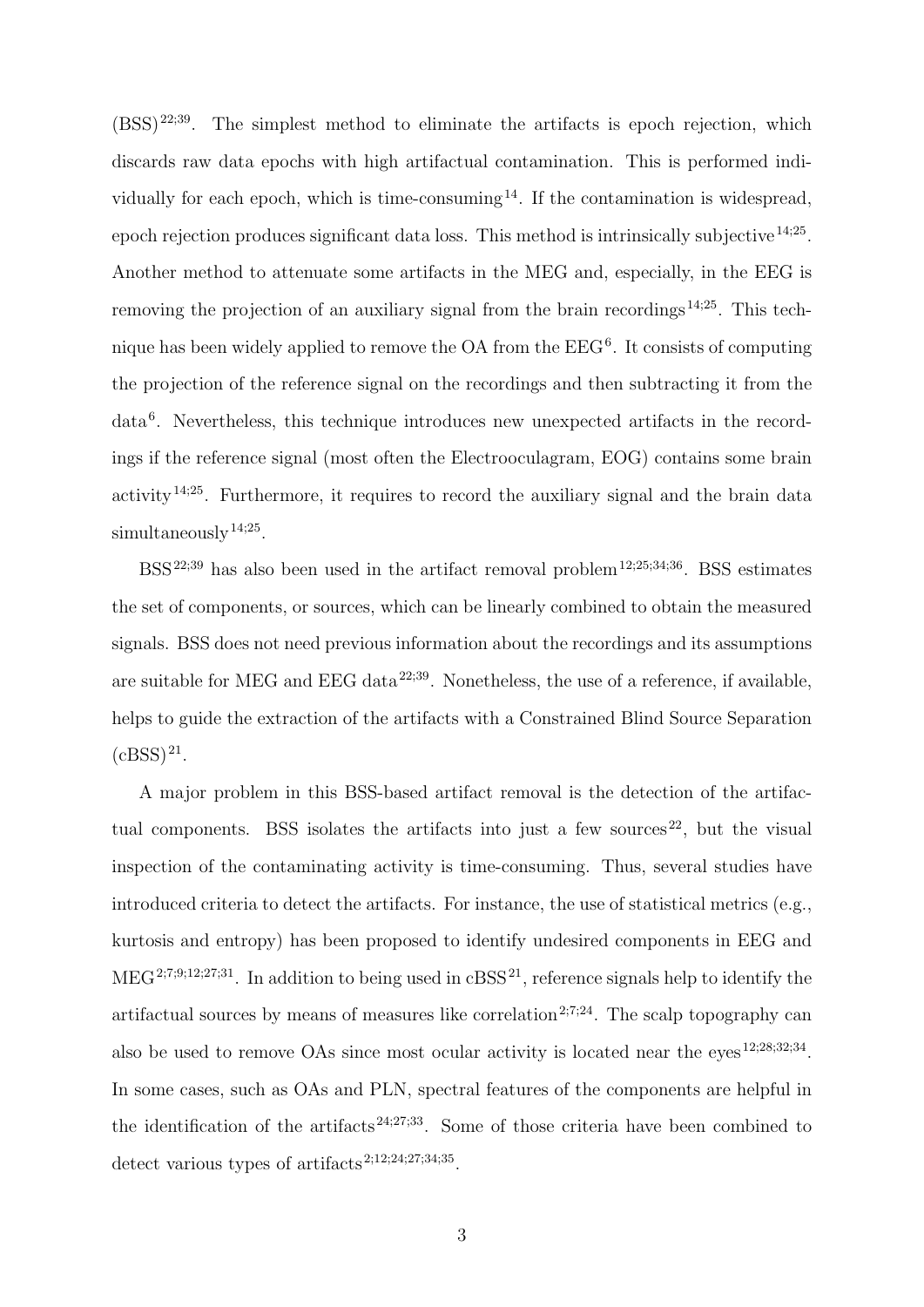Despite the number of metrics proposed to detect artifactual activity in brain signals<sup>2;7;9;12;24;27;28;31;32;34–36</sup>, few comparative studies are available. Moreover, the evaluation of the artifact rejection has quite often been made on subjective bases or with synthetic signals. Very few studies have quantified the level of artifacts in real recordings before and after the artifact removal<sup> $7;12$ </sup>. Finally, most of those efforts have been devoted to the OA in the EEG<sup>24;34-36</sup>, with the MEG receiving less attention<sup>7;12;31</sup>.

Thus, we have applied diverse straightforward BSS approaches to remove the CA, OA, and PLN. Then, we have objectively compared their performance for real MEG recordings. Those simple detection criteria had previously been proposed in the Literature2;7;12;17;30;31;35 and they are here tested on a different dataset. In contrast to other studies, this study applies and tests the BSS-based artifact removal on real brain signals without the need for simultaneous acquisitions of auxiliary signals.

## 2 Subjects and MEG Recording

Twenty-six healthy elderly subjects took part in the study (9 men and 17 women). The average age was  $71.77 \pm 6.38$  years (mean  $\pm$  standard deviation, SD). The subjects are part of a larger database collected to analyze the impact of Alzheimer's Disease on the  $MEG<sup>11;13</sup>$  and they have been described elsewhere<sup>10</sup>. All participants gave their informed consent for the research study, which was approved by the local ethics committee.

The MEG signals were recorded in a magnetically shielded room with a 148-channel whole-head magnetometer (MAGNES 2500 WH, 4D Neuroimaging) in the MEG Center Dr. Pérez-Modrego (Complutense University of Madrid, Spain). The recordings were acquired while the subjects were lying on a patient bed with eyes closed in a relaxed state. To mimic the conditions of clinical studies, they were asked to stay awake and not to move eyes and head. For each subject, five minutes of MEG recording were acquired at a sampling rate of 169.54 Hz. Afterwards, a bandpass FIR filter with cut-off frequencies at 0.5 Hz and 60 Hz was applied to the MEGs, which were finally split into epochs of 10 s, 20 s, 40 s, 60 s and 90 s (1695, 3390, 6780, 10170 and 15255 samples, respectively).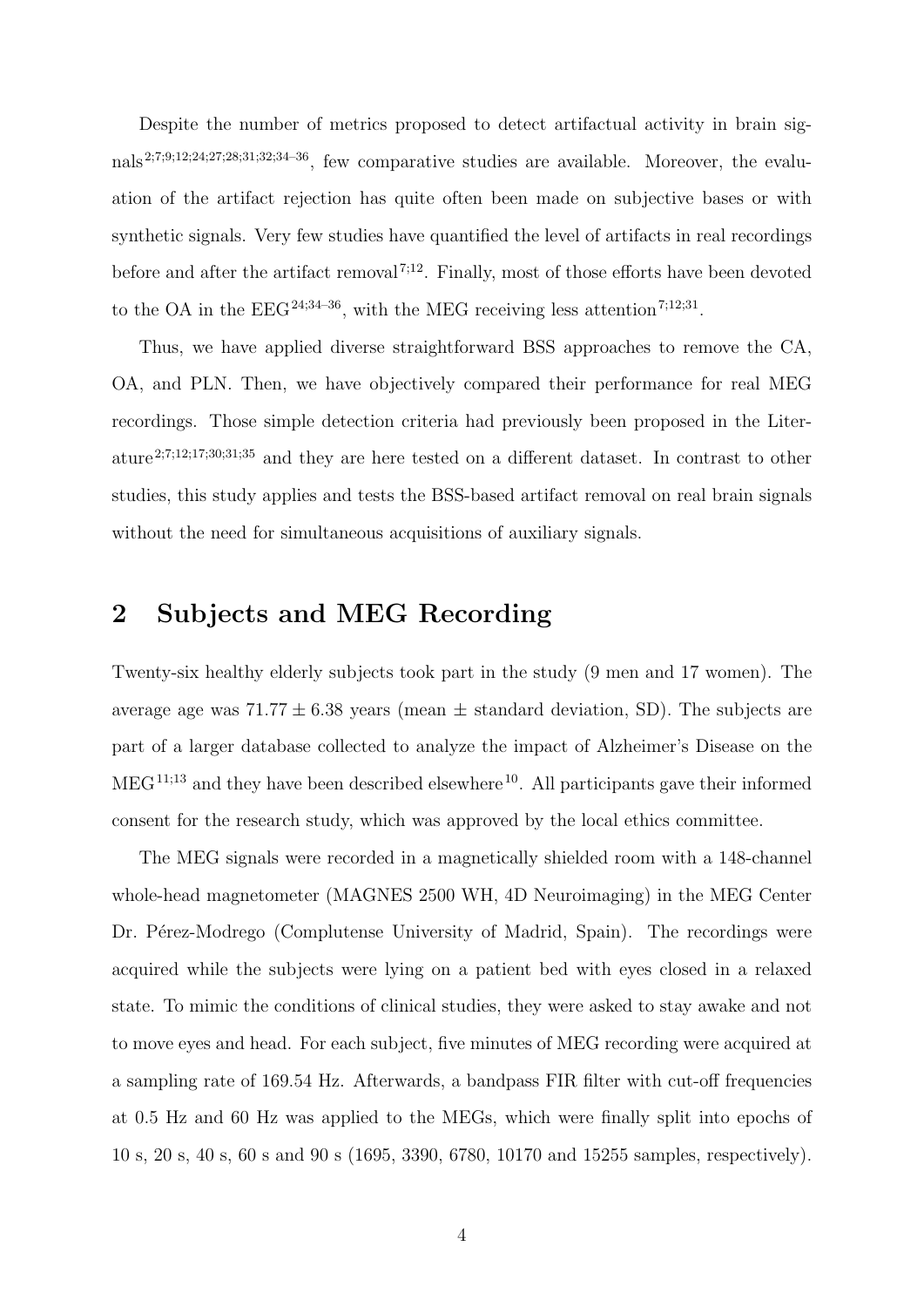## 3 Methods

#### 3.1 Blind Source Separation (BSS) for Artifact Removal

BSS denotes a set of data-driven approaches to extract the underlying sources, or components, from a number of measurements. The term Independent Component Analysis (ICA) is often used to refer to some of the BSS techniques  $2^{2,39}$ . BSS represents a set of m measured time-varying signals,  $\mathbf{x}(t) = [x_1(t), \ldots, x_m(t)]^T$ , where <sup>T</sup> denotes transposition, as an unknown linear mixture of l latent underlying components,  $\mathbf{s}(t) = [s_1(t), \ldots, s_l(t)]^{\mathrm{T}}$ , given by a full-rank  $m \times l$  mixing matrix,  $\mathbf{A}^{22,39}$ . A vector  $\mathbf{n}(t) = [n_1(t), \ldots, n_m(t)]^T$  can also be included in the model to account for additive noise<sup>10,12,22,36</sup>. The purpose of this additive noise term is twofold. It accounts for sensor noise corrupting the measurements<sup>22</sup> and for the modeling error of the BSS estimation<sup>36</sup>. Thus, the BSS model becomes:

$$
\mathbf{x}(t) = \mathbf{A}\mathbf{s}(t) + \mathbf{n}(t). \tag{1}
$$

Since only the observations,  $\mathbf{x}(t)$ , are available, several assumptions are needed to estimate **A** and  $s(t)$  and to deal with  $n(t)$ . In addition to linearity, it is hypothesized that  $m \geq l$  and that the mixture is stationary. Moreover, the components are assumed to be mutually independent or, alternatively, decorrelated at any time delay<sup>22;39</sup>. All these hypotheses have been validated for brain signals  $2^{2,39}$ . Using these assumptions, the estimated components,  $\hat{\mathbf{s}}(t)$ , are computed as:

$$
\hat{\mathbf{s}}(t) = \mathbf{B}\mathbf{x}(t) = \mathbf{B}\left[\mathbf{A}\mathbf{s}(t) + \mathbf{n}(t)\right] = \mathbf{s}(t) + \mathbf{B}\mathbf{n}(t),\tag{2}
$$

where **B** is the BSS demixing matrix, which must fulfill  $\mathbf{B} = \hat{\mathbf{A}}^+$ . Here,  $+$  and  $\hat{}$  denote pseudo-inverse matrix and estimated variable, respectively<sup>22;39</sup>.

The components are inspected to find out which ones are responsible for the artifacts<sup>2;12;36</sup>. Once the artifactual components have been identified, the clean signals are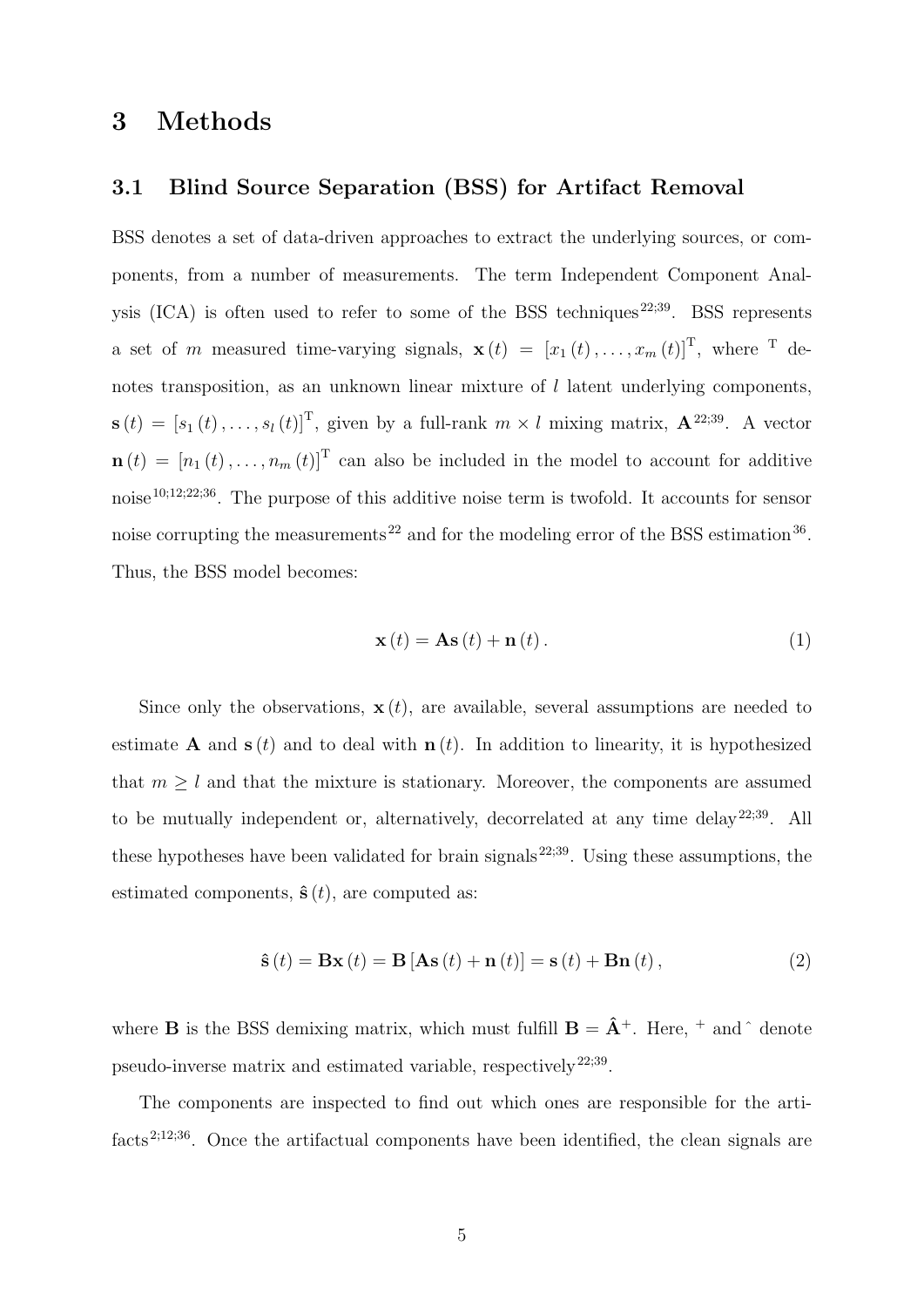reconstructed by subtracting the artifactual components from the recordings:

$$
\mathbf{x}_{clean}(t) = \mathbf{x}(t) - \sum_{j \in J} \hat{\mathbf{a}}_{j} \hat{\mathbf{s}}_{j}(t),
$$
\n(3)

where J denotes the indices of all artifactual components and  $\hat{a}_j$  is the corresponding column of  $\hat{A}$ . This approach is adopted to minimize the distortion of the true brain activity<sup>36</sup>. Moreover, Eq.  $(3)$  can also be used with a cBSS algorithm, which extracts only the BSS component of interest<sup>19</sup>.

#### 3.2 Preprocessing and Model Order Selection

The implementation of most BSS algorithms assumes a noiseless mixture where  $m = l^{22}$ . However, EEG and MEG are affected by additive noise that corrupts the measurements of the weak electromagnetic fields. Furthermore, the number of channels in current EEG and MEG systems can be much larger than that of meaningful BSS components (i.e.,  $m > l$ ). Hence, a suitable preprocessing is needed to reduce the importance of the measurement noise and the dimensionality of the input signals in the BSS algorithm<sup>10;12;22</sup>. We apply a preprocessing based on Factor Analysis (FA). This approach is robust to the presence of additive noise of different power at each sensor. The model order  $(l)$  is estimated with a statistical criterion: the Minimum Description Length  $(MDL)^{12}$ . The preprocessing matrix for whitening and dimension reduction and the additive noise power are estimated iteratively for several possible values of l. This consists of iteratively computing the preprocessing matrix from the eigenvalue decomposition of the recordings' covariance matrix minus the current estimation of the additive noise power and then re-estimating the noise power from the lack of fit of the diagonal elements of the covariance matrix <sup>12</sup>. Once the preprocessing matrix and the noise power estimations have converged, the MDL value is computed for the corresponding  $l^{12}$ . The optimum number of components is selected as the one providing the minimum MDL and the preprocessing matrix calculated for that value of  $l$  is used to process the recordings. Further details about this preprocessing can be found elsewhere  $10;12$ .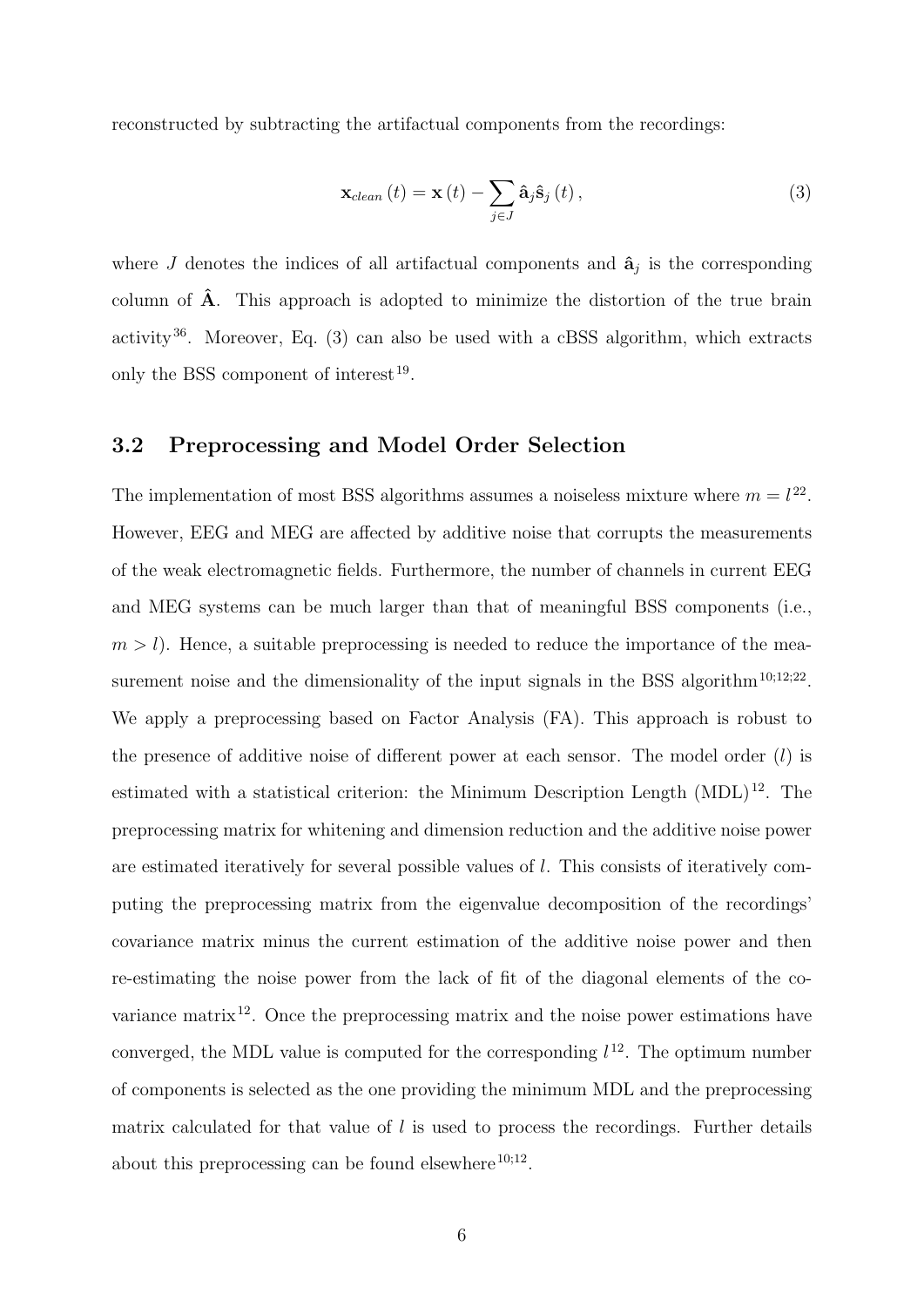#### 3.3 BSS Algorithms

In addition to one cBSS technique<sup>19;21</sup>, we compared five BSS algorithms commonly used in the analysis of EEGs and MEGs – AMUSE, SOBI, JADE, extended Infomax (eInfomax), and FastICA – as shown by several publications on the use of BSS for EEG and  $MEG<sup>9-11;13;15;22;40</sup>$ . All these BSS algorithms are contained in the EEGLAB<sup>8</sup>, FastICA<sup>16</sup> or  $ICALAB<sup>5</sup>$  toolboxes for Matlab.

AMUSE<sup>37</sup> and SOBI<sup>3</sup> are time-structure-based methods, also known as second order statistics (SOS) BSS. They assume that the sources have no spatial-temporal correlations<sup>22</sup>. Thus, these techniques diagonalize a set of cross-covariance matrices of  $\mathbf{x}(t)$ . AMUSE only considers two time delays ( $\tau = 0$  and  $\tau = 1$  samples)<sup>37</sup>, whereas SOBI uses iterative procedures to simultaneously diagonalize multiple temporal lags<sup>3</sup>. SOBI is applied with 50 consecutive time lags, from  $\tau = 1$  sample ( $\tau \approx 0.006$  s) to  $\tau = 50$  samples  $(\tau \approx 0.295 \text{ s})$  because this set of delays covers a wide time interval without extending beyond the support of the average autocorrelation function of the MEG recordings<sup>10</sup>.

On the other hand,  $JADE<sup>4</sup>$ , eInfomax<sup>26</sup>, and FastICA<sup>20</sup> rely on Higher-Order Statistics (HOS) such as negentropy and kurtosis. They look for non-Gaussian sources assuming that  $\mathbf{x}(t)$  are observations of random variables where temporal order is irrelevant  $20,22$ . FastICA is applied with the non-linearity tanh  $\left(\cdot\right)$  and the deflationary approach<sup>20</sup>. This function is selected for being a good general-purpose function<sup>20</sup>. eInfomax is used to estimate both sub- and super-Gaussian sources  $2<sup>6</sup>$ . The number of each type of components is automatically determined  $^{26}$ . JADE has no input parameters  $^{4;20;40}$ .

The previous algorithms decompose the signals into a set of sources. An alternative is to guide the BSS so that only the components close to a signal of interest – reference:  $r(t)$  – are extracted. This is called cBSS and requires a fair estimate of the activity of interest<sup>22</sup>. In this case, the cBSS removes the need for identification and labeling of the components<sup>21</sup>. The cBSS algorithms convert the constrained problem to an unconstrained one by introducing a regularization parameter in the decomposition<sup>19;29</sup>. Thus, one obtains a component that is statistically independent of other sources and closest to  $r(t)^{22}$ .  $r(t)$  does not need to be perfectly identical to the source of interest, but it should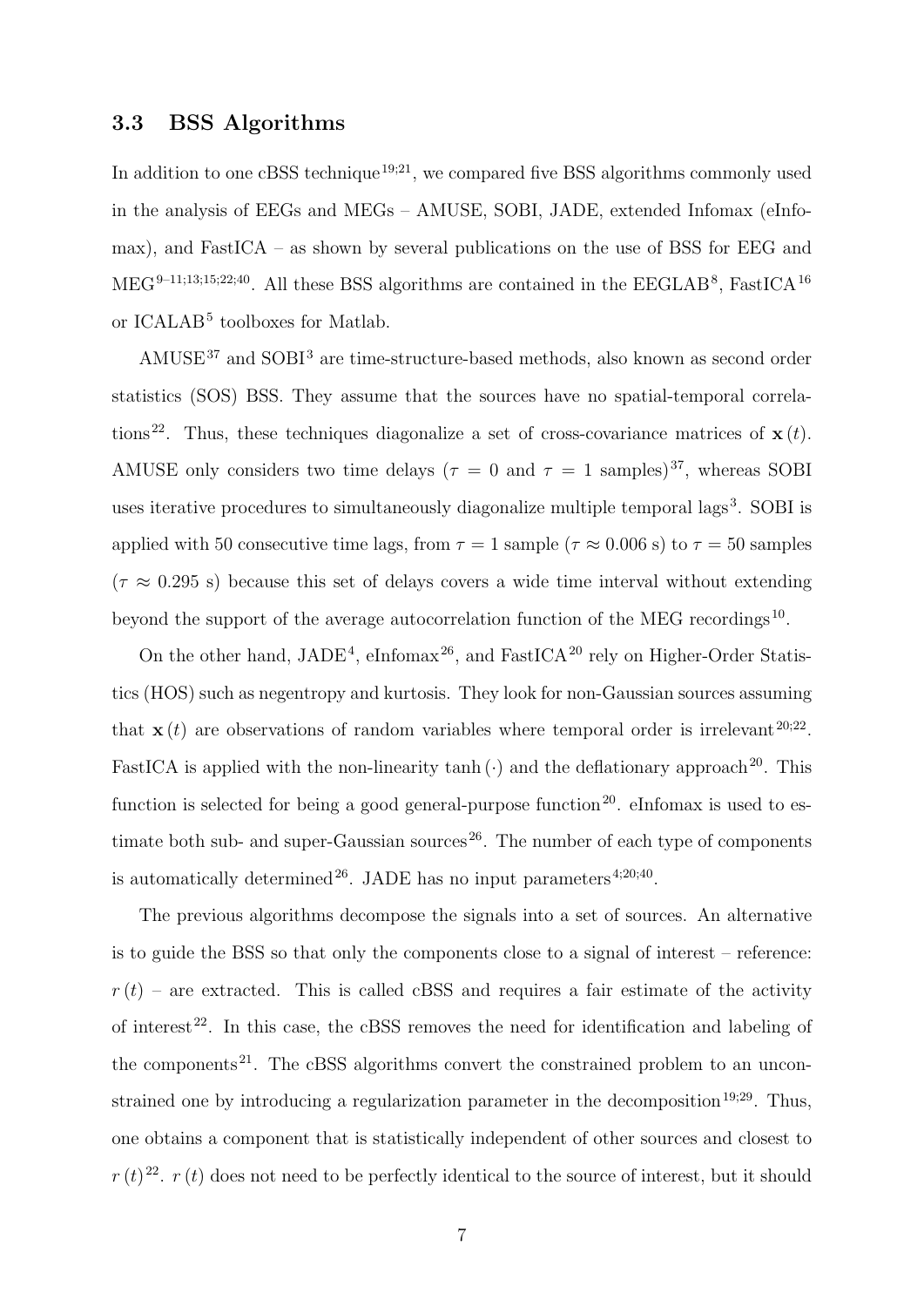be similar enough to drive the algorithm into the direction of the desired component<sup>22</sup>. In this study, the cBSS implementation by Huang and Mi is used  $19$ .

#### 3.4 Artifact Detection Metrics

Some widespread metrics to recognize the CA, OA, and PLN are compiled in this study. We do not pretend to provide a full picture of all proposed metrics, but to offer a broad vision of the types of approaches commonly employed in the Literature.

When a probability distribution is computed, the number of bins of the histogram is set to the number of data samples divided by five<sup>9</sup>. Additionally, a 'segment' approach is taken to compute the artifact detection metrics based on statistical parameters. This procedure consists of dividing the components into non-overlapping segments of 1 s (169 data samples) and the metric is separately computed for each segment  $2,7,30$ . In case a certain fraction of the segments of a component exceeds a predefined threshold, the component is marked for removal  $2,7,30$ . The distributions derived from the 'segment' approach were normalized to zero mean and standard deviation (SD) equal to 1 with respect to all components extracted with the same BSS algorithm and epoch length<sup>2;7;30</sup>. A component is marked as artifact if  $30\%$  or more of its segments exceeds a value of  $\pm 2.0$ after the normalization<sup>7</sup>. This criterion is more restrictive than the commonly used one that consisits of rejecting a BSS source if 20% or more of its segments exceeded a value of  $\pm 1.64^2$ , and it aims at minimising the false positives in the artifact detection<sup>7</sup>.

#### 3.4.1 Cardiac Artifact

The following metrics are used in the detection of cardiac components.

Skewness (Skew). Skewness (Skew) is used to detect CAs isolated in BSS components<sup> $7;12;35$ </sup>. Skew is the normalized third central moment of the amplitude distribution of the signal. Only if the amplitude distribution is symmetrical, Skew is zero<sup>12</sup>. Thus, large abs (Skew) values, where abs  $(\cdot)$  denotes absolute value, are associated with asymmetric components, which may be due to cardiac activity<sup>12</sup>.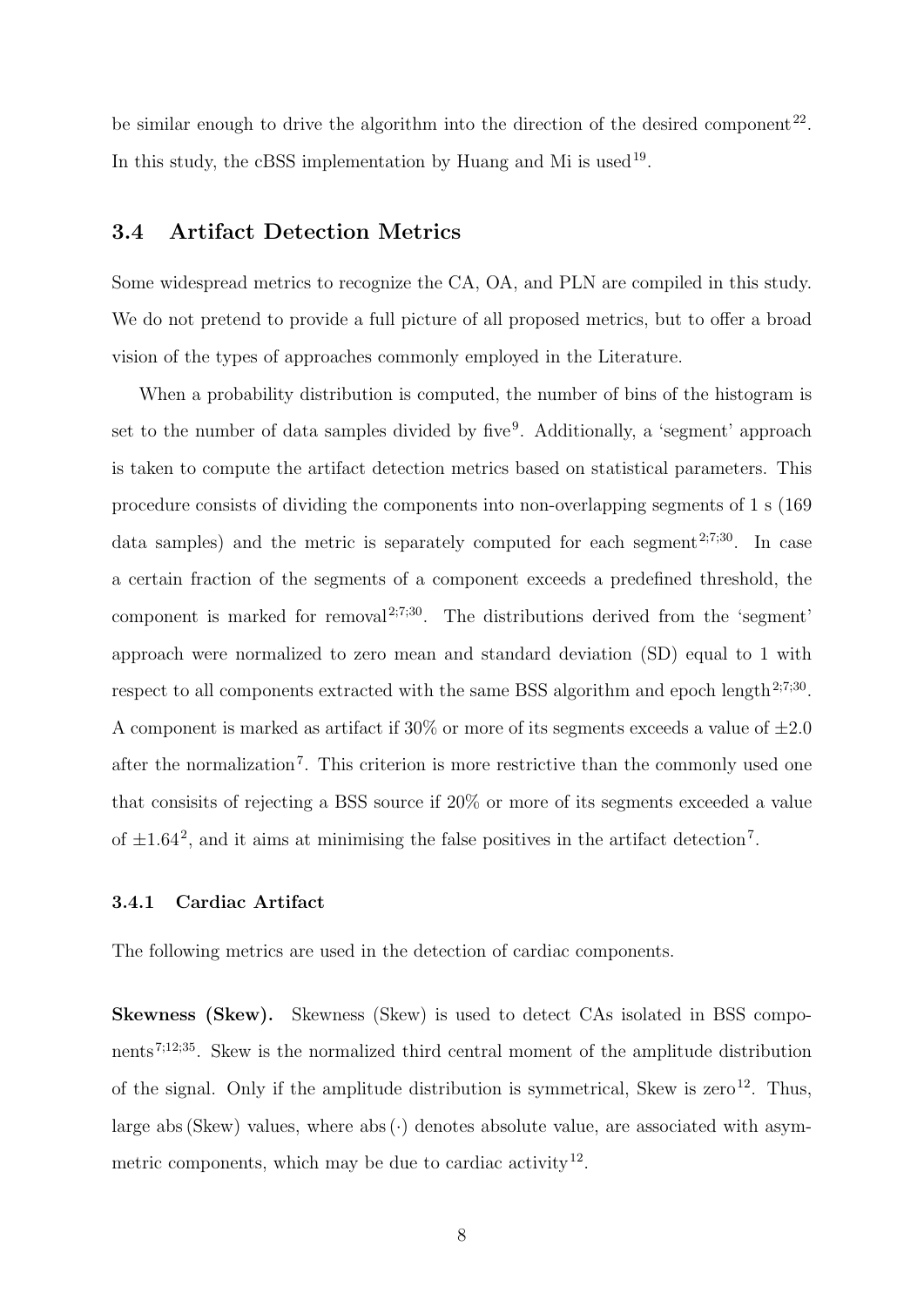Variance of the scalp distribution (VarSc). The scalp distributions associated with CA may have small variance <sup>35</sup>. Hence, this metric is computed as the variance of the column vectors of  $\hat{A}$  associated with each component <sup>35</sup>. Due to the fact that this metric intends to detect components whose scalp distribution has extremely low variance and that the CA always appears in the recordings  $12$ , the component with the minimum value of VarSc for each signal epoch is marked for rejection.

Kurtosis Excess (KrE). Kurtosis has been used in several studies to recognize diverse artifacts, including CA and  $OA^{2,7,12,30}$ . Kurtosis Excess (KrE) is derived from the normalized fourth central moment of the amplitude distribution. KrE is negative for sub-Gaussian amplitude distributions. Alternatively, KrE is positive for super-Gaussian ones<sup>2;9;12</sup>. Extreme values of KrE are related to abnormal components. KrE is tested in the rejection of all kind of artifacts considered in this study.

Shannon Entropy (ShEn). Entropy measures the disorder, or irregularity, in a signal. Higher entropy values correspond to more unstructured signals. On the other hand, small entropy values correspond to components whose amplitude distributions are contained in few limited intervals with high probabilities, as it happens in certain types of artifacts<sup>2;7</sup>. Thus, the well-known Shannon Entropy (ShEn) is used to mark BSS components with all types of artifacts considered in this study.

Rényi Entropy (RéEn). ShEn can be replaced with Rényi Entropy (RéEn) in the detection of artifactual components<sup>30</sup>. A quadratic entropy index ( $q = 2$ ) is used to put equal emphasis on all data points regardless of their probability density <sup>30</sup>. This metric is tested in the detection of CA, OA, and PLN.

Approximate Entropy (ApEn). Another entropic measure able to detect artifactual components in MEG activity is Approximate Entropy  $(ApEn)^{31}$ . ApEn quantifies the regularity of a sequence and is expected to be small for non-cerebral biological signals, such as  $CA$  and  $OA^{31}$ . A run length and a tolerance window must be specified to compute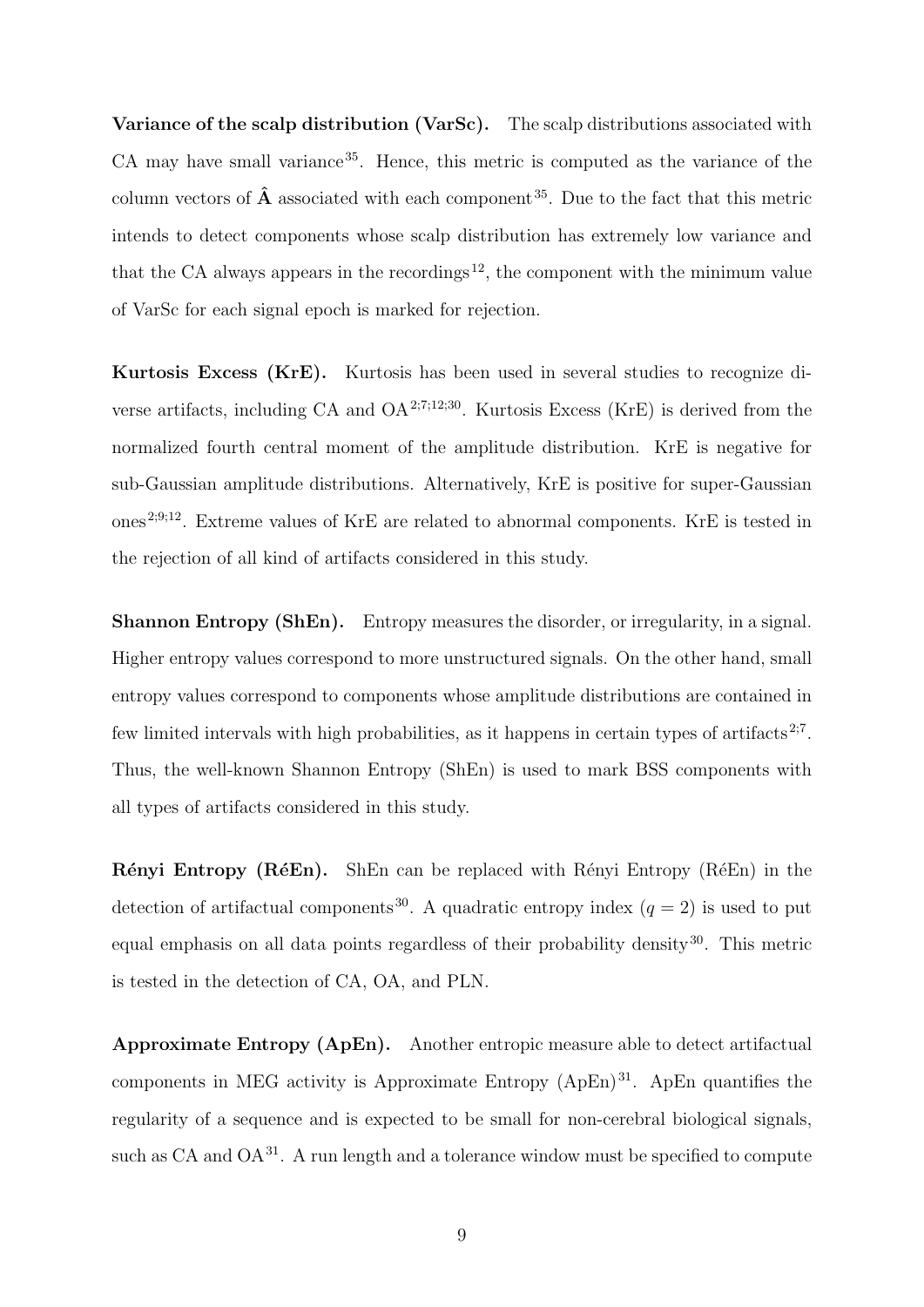it. In this case, ApEn is computed with a run length of 2 and a tolerance window of 0.2 times the SD of the signal<sup>31</sup>. ApEn is tested to detect CA, OA, and PLN.

Skew, KrE, ShEn, RéEn, and ApEn are applied to the components following the previously introduced 'segment approach'.

Constrained Blind Extraction of the CA. A cBSS approach is also taken to remove the CA from the  $MEGs^{21}$ . The cBSS extracts components characterized by having minimal dependence and being similar to a reference signal  $19;21$ . The reference – r (t) – for the cBSS is computed considering that MEG background activity was acquired. The background brain activity spreads over a relatively broad range of frequencies. On the other hand, the CA introduces synchronous peaks in all MEG channels. Thus, the activity recorded at each time instance at all 148 MEG channels is averaged. The resulting signal resembles an Electrocardiogram (ECG) because this averaging process emphasizes the CA that contaminates all channels and tends to cancel out the brain activity  $^{12}$ . Yet, the average of all MEG channels is not a pure cardiac signal since some other activities may also appear in it. Fortunately, the reference for the cBSS only needs to capture the main temporal features of the signal of interest<sup>21</sup>. Hence, the actual  $r(t)$  fed to the cBSS algorithm is created as a binary signal with 1's where the R-peaks of the cardiac activity appear in the average signal and 0's elsewhere. Once this binary reference signal has been obtained, it is used with a cBSS algorithm to extract a component that accounts for the CA. Then, this component is subtracted from the recordings<sup>19;21</sup>.

#### 3.4.2 Ocular Artifact

The reduction in the OA is also quantified. The ocular components share some characteristics with the CA (e.g., extreme values of kurtosis or entropy). Thus, KrE, ShEn, RéEn, and ApEn are also used to mark  $OA^{2,7,30;31}$ . Additionally, two metrics designed ad hoc for the detection of the OA are tested. They are detailed below.

**Power near the eyes (** $P_{eyes}$ **).** The power of the OA is mainly gathered near the eyes. Hence, the scalp distribution of the components is used in the detection of this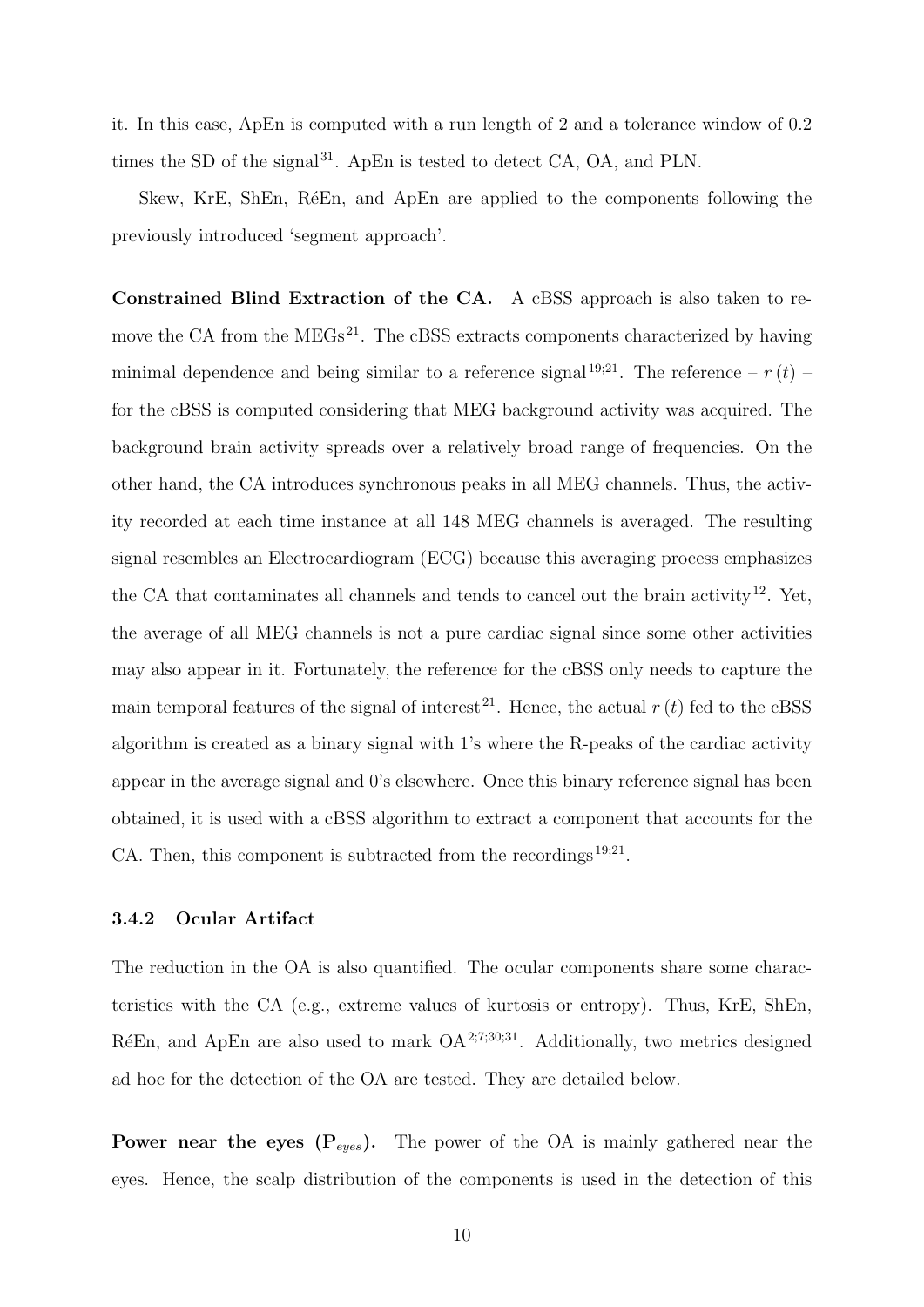artifact<sup>12;14;28</sup>. We compute a metric (Power near the eyes,  $P_{eyes}$ ) as the fraction of the power located on the 13 frontal peripheral channels nearer to the eyes  $12$ . We intend to detect components whose  $P_{eyes}$  is extremely high. Yet, not all signal epoch are contaminated with OA. Therefore, in order to minimize the removal of non-artifactual activity, the values of  $P_{eyes}$  are normalized to zero mean and  $SD = 1$  with respect to all components derived from the same BSS method and epoch length<sup>7</sup>. Then, following<sup>7</sup>, we set the detection threshold to  $+3.5$  as this level is applied to a statistic derived from the full signal segment and we expect the OAs to be characterized with very high  $P_{eyes}$  values.

**Power in Low Frequencies (P<sub>lf</sub>).** The energy of the OA appears in low frequen $cies^{12;14;24}$ . Thus, we compute the fraction of the Power Spectral Density (PSD) that each BSS component has from 0.5 Hz to 2.5 Hz (Power in Low Frequencies,  $P_{lf}$ )<sup>12</sup>. Similarly to P<sub>eyes</sub>, the values of P<sub>lf</sub> are normalized to zero mean and  $SD = 1$  with respect to all the relevant components. Then, the detection threshold is set to  $+3.5$  to minimize the amount of lost brain activity<sup>7</sup>.

#### 3.4.3 Power Line Noise

Due to the expected rhythmic nature of the PLN, its amplitude distribution is different from a typical brain signal. Hence, KrE, ShEn, RéEn, and ApEn are employed in its  $detection<sup>31</sup>$ . In addition, the following metric is tested.

**Power at the Line Frequency (P<sub>50</sub>).** If a component completely isolates PLN, its spectrum will be centered at the power line frequency  $(50 \text{ Hz in this case})^{12;25;27}$ . Hence, we calculate a spectral metric  $(P_{50})$  that measures the fraction of the PSD contained from 49.5 Hz to 50.5 Hz for each component<sup>12</sup>. Large values of  $P_{50}$  are due to BSS components that have most of their energy round 50 Hz. For each BSS algorithm and epoch length, all  $P_{50}$  values are normalized to zero mean and SD 1 and a threshold of  $+3.5$  is applied, following a similar reasoning to that of  $P_{eves}$ .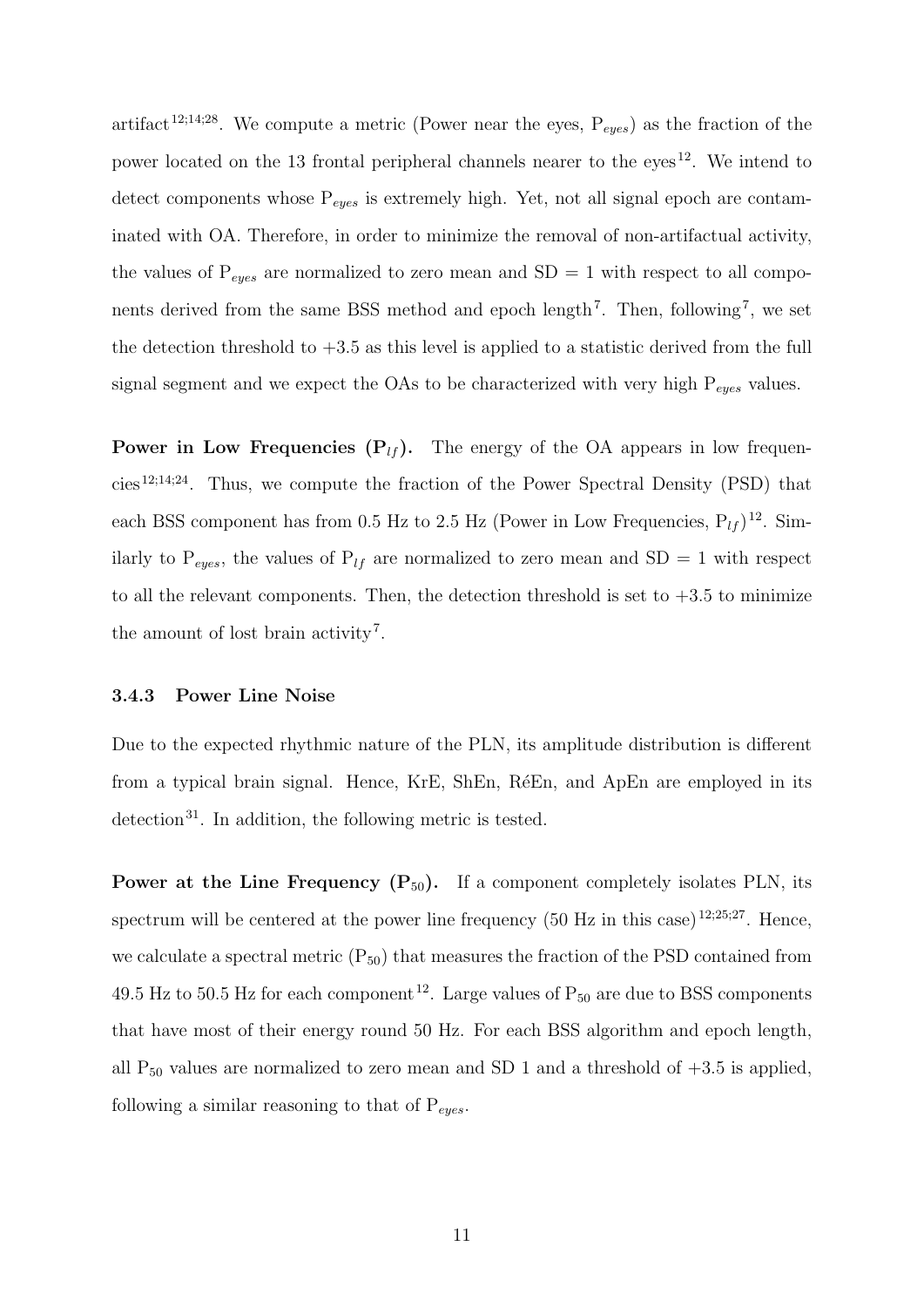#### 3.5 Artifact Removal Evaluation

It is of paramount importance to quantify the reduction in the artifactual activity in real brain signals without time-consuming visual inspections. The evaluation criteria applied to achieve this goal are described in the following lines. By comparing the values of these criteria before and after the BSS-based artifact removal, it is possible to evaluate the amount of removed artifactual activity.

#### 3.5.1 Cardiac Artifact

In order to assess the CA removal, we detect the QRS-complexes in the average of all 148 MEG channels in the same way as it was done to compute the reference for the  $cBSS<sup>12</sup>$ . Therefore, the R-peaks are located in the average signal before the artifact rejection process and an average QRS-complex is estimated before and after each artifact removal<sup>12</sup>. Then, the importance of the CA is characterized with the Peak-to-Peak Amplitude  $(A_{pp})^{12;31}$  and the Root Mean Square (RMS) value<sup>7</sup> of the mean QRS complex for each subject.

#### 3.5.2 Ocular Artifact

The evaluation of the OA removal is more complex than the cases of the CA and PLN. The ocular activity does not appear in all MEG epochs. However, the effects of the BSS artifact rejection procedure on the MEG signals can still be quantified. For every signal epoch, the average PSD is computed at the subset of 18 MEG channels located over the anterior part of the head and close to the eyes and at the remaining set of 130 channels. It is important to note that the first subset of channels is not equal to that used in the metric  $P_{eyes}$  to avoid biasing the results. The subtraction of those two PSDs computed over completely disjoint sets of channels shows the difference between the activity recorded over those two areas as a function of frequency. Hence, one calculates the difference between the PSDs from 0.5 Hz to 6.5 Hz as most of the OA energy is located at low frequencies  $34$ . Additionally, an amplitude threshold is set in the MEG recordings to count the number of peaks in the signals whose amplitude is above  $\pm 2$  pT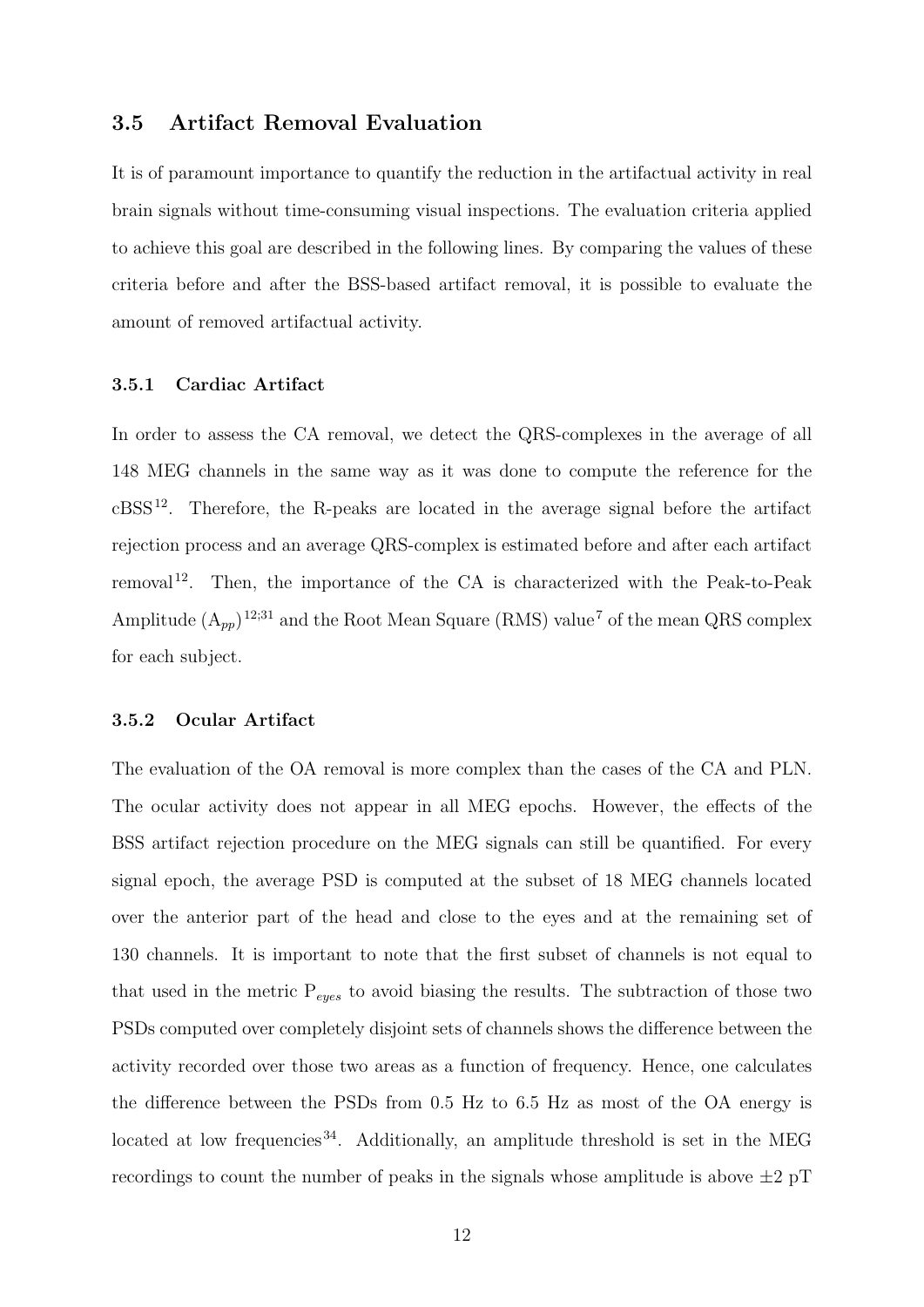before and after the artifact removal. This measurement is computed as an indication of the suppression of peaks in the recordings<sup>31</sup>. The threshold is set at  $\pm 2$  pT as a good trade-off between avoiding the detection of CA R-waves and the number of detected peaks in the MEGs.

#### 3.5.3 Power Line Noise

The reduction of the PLN is assessed by calculating the mean of the PSD and normalized PSD  $(PSD_n)$  of the MEGs before and after the artifact rejection and inspecting the amount of power contained between 49 Hz and 51  $Hz^{12}$ .

### 4 Results

This Section contains the results of the objective evaluation of the artifact removal in real MEG epochs. Due to the high number of combinations of BSS algorithm, epoch length, artifact detection metric, and evaluation criteria, only a summary of the results is presented here. We have focused on the most remarkable cases trying to illustrate large and small reductions in the artifacts. For the sake of completeness, all numerical results are compiled into the Tables presented in the Appendix, which the interested reader is referred to.

First of all, it was necessary to measure the level of the artifacts in the original MEG recordings. This enabled us to have reference values for an objective assessment of the artifact removal<sup>12</sup>. Therefore, the metrics described in Section 3.5 were applied to the MEG signals before any kind of BSS processing. The presence of the CA was evaluated considering the amplitude and power of the average QRS complex found in the MEGs. R-peaks were located in the average of all 148 MEG channels<sup>12</sup>, and  $A_{pp}$  and RMS values were computed for the original MEGs. Fig. 1 depicts the average QRS complex computed from all subjects for epochs of 10 s. As it can be seen in Fig. 1, the CA is considerably strong in the MEG recordings and, on average, introduces well-defined peaks in the MEG recordings. As for the OAs, an amplitude threshold of  $\pm 2$  pT was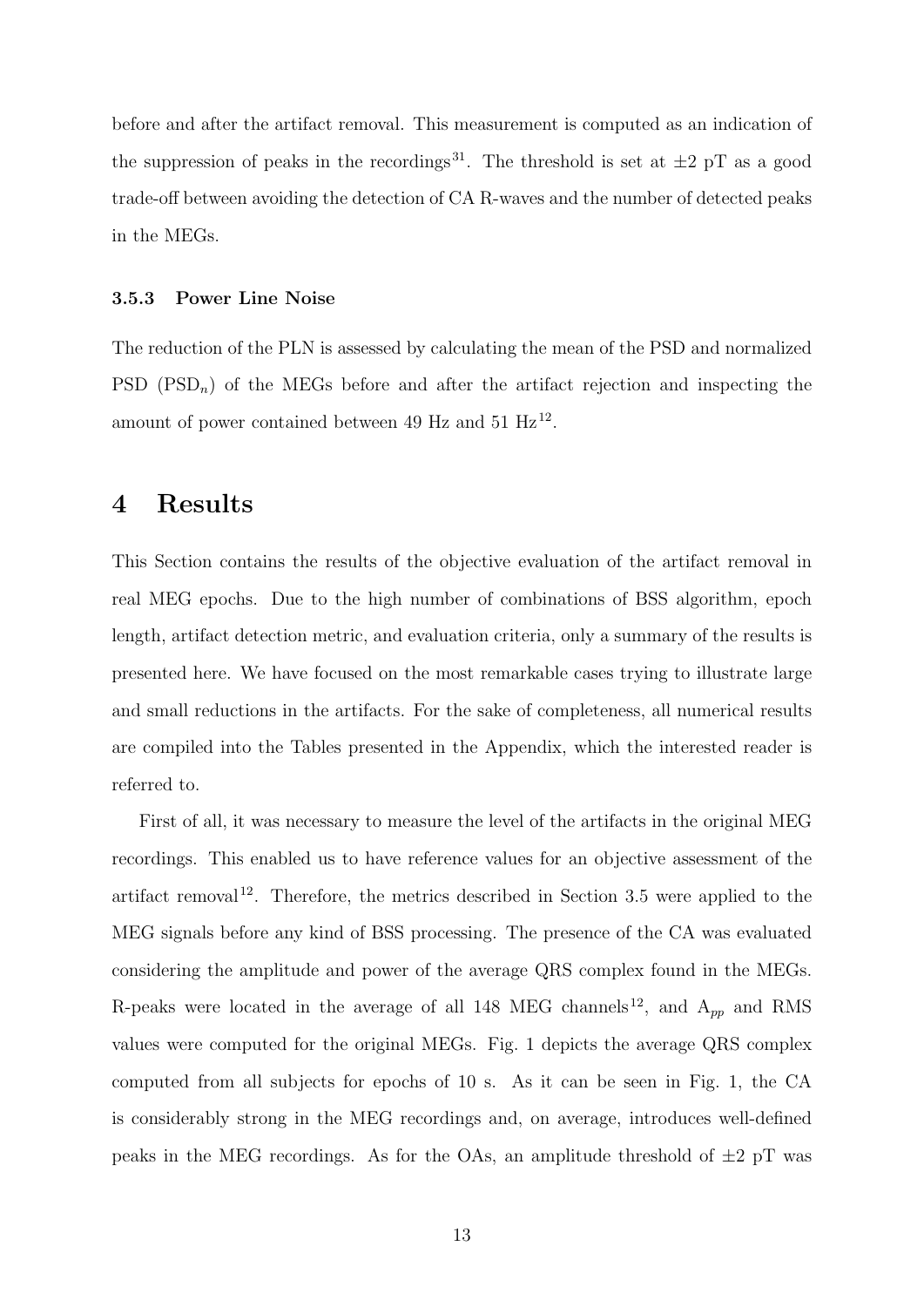set to count the number of these 'high-amplitude' peaks in the recordings<sup>31</sup>. An average PSD 'discrepancy' measure was also computed to consider the increase in the power of low frequencies near the eyes due to the OA. Fig. 2 illustrates this spectral measure for epochs of 20 s and it shows the increase in low frequency power near the eyes. Finally, the assessment of the PLN power in the MEGs was performed by calculating the power between 49 Hz and 51 Hz in the PSD and  $PSD_n$ . An illustration of this part of the spectra is shown for epochs of 60 s in Fig. 3, which clearly reveals the contamination with a harmonic at the power line frequency. Other epoch lengths than those represented in Fig. 1, Fig. 2, and Fig. 3 have almost identical levels of CA, OA, and PLN contamination.

#### $++$  PLEASE, INSERT FIGs. 1, 2, AND 3 AROUND HERE  $++$

After the computation of the values that indicated the average artifact level in the original MEGs, the actual process of artifact removal started. The preprocessing and dimension reduction techniques indicated in Section 3.2 were applied to MEG epochs of 10 s, 20 s, 40 s, 60 s, and 90 s. The optimum number of inner components  $(l)$  was estimated with the MDL. The results of the preprocessing stage are reported elsewhere<sup>10</sup>. Then, the BSS algorithms described in Section 3.3 were used to decompose the recordings. In addition, a cBSS algorithm was used to extract the cardiac contamination from the recordings and then cancel it out by subtracting its projection<sup>21</sup>.

Once the decomposition had been performed, the next step was to apply the artifact detection criteria specified in Section 3.4. This enabled us to automatically label the sources with abnormal values of those metrics as artifacts. Of note is that KrE, ShEn, R<sup> $\epsilon$ En</sup>, and ApEn were used to detect all types of artifacts included in this study. Finally, a reconstruction of the MEGs was calculated by means of Eq. 3 and the measures to evaluate the amount of artifacts were applied to these reconstructed signals. It is important to bear in mind the results computed for the original recordings and Fig. 1, Fig. 2, and Fig. 3 to assess how much artifactual activity was removed in each case.

For the assessment of the CA removal, the  $A_{pp}$  and RMS values were calculated from the locations where the R-peaks appeared in the raw recordings (see Section 3.5.1). These numeric results, together with those for the OA and PLN, are given in the Appendix.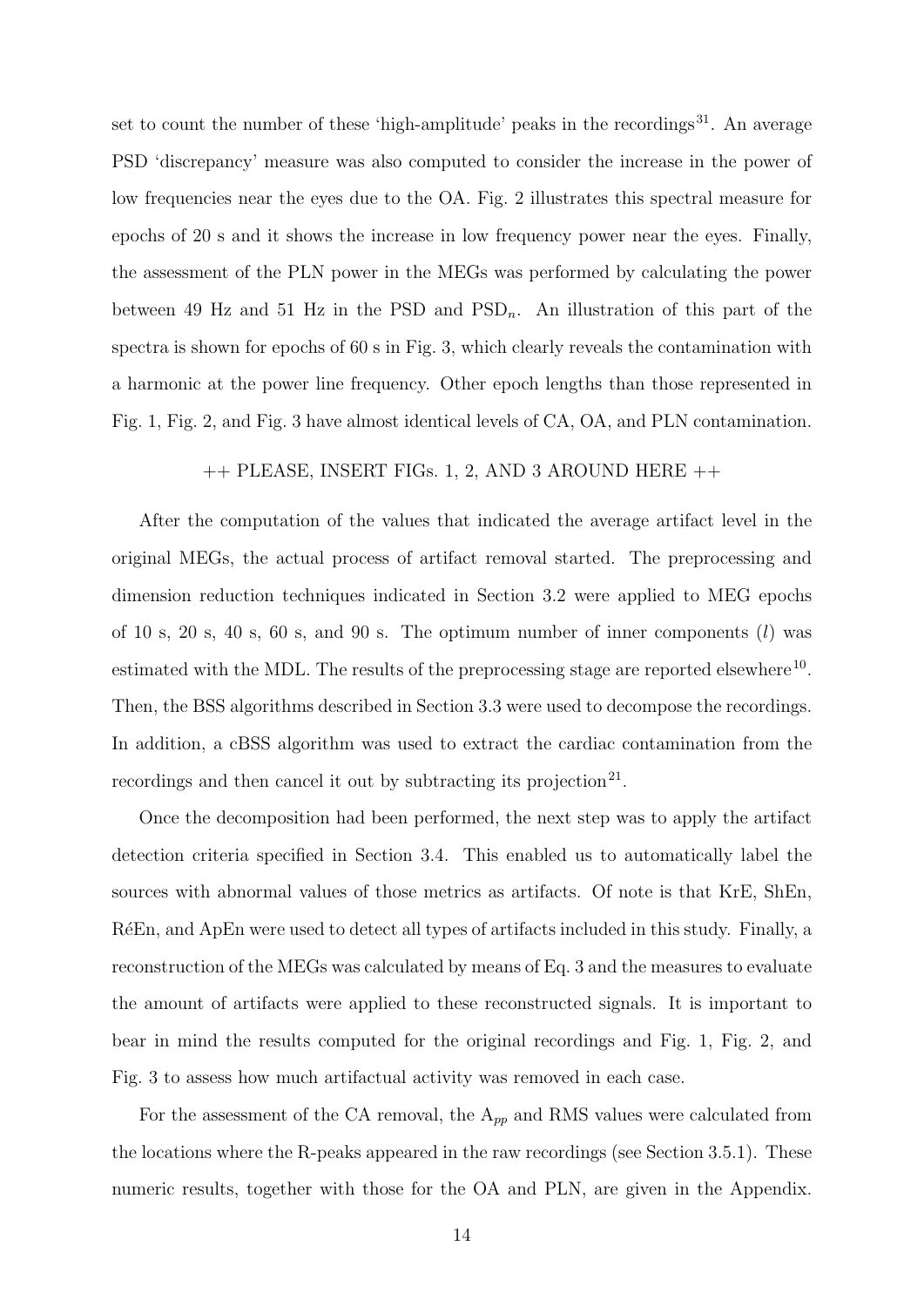Moreover, a few representative cases of larger and smaller reductions of the CA are illustrated in Fig. 4, which depicts the remainder of the QRS complex after the artifact removal. Large reductions in the CA were achieved with several combinations of BSS algorithm, epoch length, and artifact detection criteria. These include the use of eInfomax with KrE on epochs of 90 s, FastICA with Skew on epochs of 60 s or a cBSS approach on epochs of 10 s. The reduction in the power of the CA is apparent with this techniques, since the maximum amplitude of the CA decreased in approximately one order of magnitude thanks to the BSS artifact removal. On the other hand, SOS-BSS techniques tended to offer smaller reductions in the CA. It must be noted that the amplitude ranges of Fig. 1 and the subplots of Fig. 4 are different.

#### ++ PLEASE, INSERT FIG. 4 AROUND HERE ++

Regarding the OA removal, two criteria were proposed in Section 3.5.2 to evaluate how the BSS modified the MEG signals and the influence of the OAs on them. The first one was based on counting the number of peaks exceeding  $\pm 2$  pT. These numeric results are given in the Appendix. The second criterion considered the difference between two subsets of channels in a particular spectral band. This spectral difference is illustrated in Fig. 5 for a few representative cases of larger and smaller reductions in low frequency power near the eyes. The spectral discrepancy was decreased with approaches like SOBI and  $P_{eyes}$  for epochs of 60 s, SOBI and ApEn for epochs of 20 s or AMUSE and  $P_{lf}$ for epochs of 90 s. In these cases, the energy of this spectral discrepancy decreased to about 50% due to the use of the BSS approaches, as it can be seen in comparison with Fig. 2. Of note is that the scales of these two figures differ. On the other hand, Fig. 5 also illustrates cases for which the OA removal strategies did not decrease the amount of power in low frequencies near the eyes, such as FastICA and  $P_{eyes}$  on epochs of 60 s, AMUSE and KrE on epochs of 60 s or JADE and ApEn on 20 s.

++ PLEASE, INSERT FIG. 5 AROUND HERE ++

Finally, the effectiveness of the reduction in the PLN with a BSS-based artifact removal was measured in the frequency domain. We considered the power of the PSD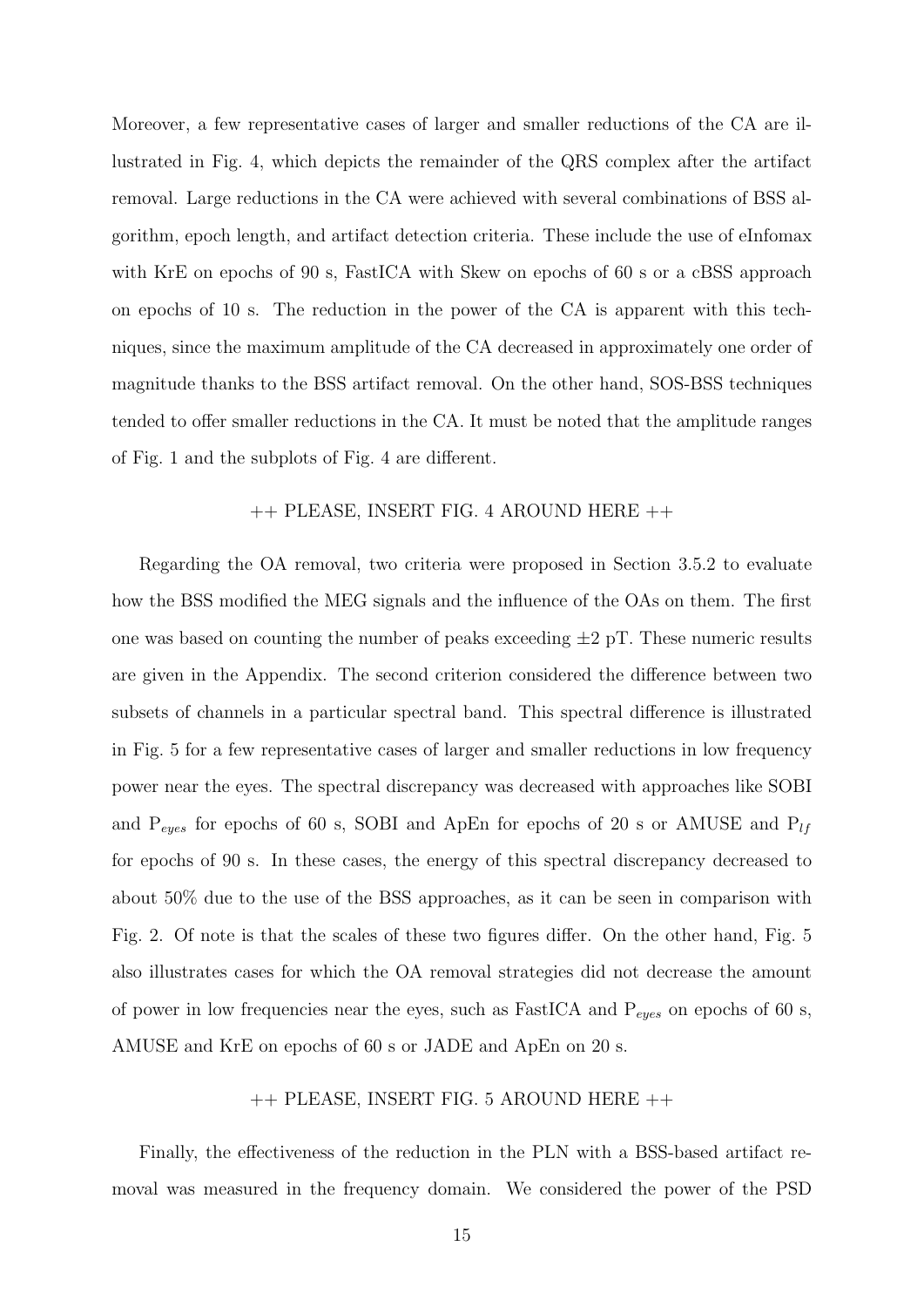and  $PSD_n$  around 50 Hz, as indicated in Section 3.5.3. Fig. 6 offers visual information about the reduction in the PLN for four cases. Two of them show a clear decrease in the harmonic at 50 Hz (AMUSE and  $P_{50}$ , and JADE and ApEn, in both cases for epochs of 60 s), whereas the other two are representative of smaller diminishings: eInfomax and  $P_{50}$ , and AMUSE and RéEn, also for epochs of 60 s. A comparison of Fig. 3 with Fig. 6, which were plotted with different amplitude scales, reveals a reduction slightly larger than one order of magnitude in the power of harmonic at 50 Hz with the best BSS-based PLN removal procedures. Furthermore, this procedures avoid the distortion that spectral filtering could have introduced in the signals.

 $++$  PLEASE, INSERT FIG. 6 AROUND HERE  $++$ 

## 5 Discussion and Conclusions

We compared widespread BSS algorithms and artifact detection metrics in terms of their ability to reduce the CA, OA, and PLN in real MEG recordings from 26 elderly subjects for several epoch lengths. Our aim was to objectively quantify the artifact removal without having to rely on visual inspections of the data, which are subjective and timeconsuming. The results showed a clear reduction in the amount of CA and PLN in the signals thanks to the BSS artifact removal, whereas the OA results also pointed to a reduction of this kind of artifact but they were more difficult to assess.

The BSS techniques were applied after a preprocessing and model order selection  $10;12$ . This preprocessing was also used before the cBSS in order to ensure that all decomposition or extraction methods were applied to the same input data. After the BSS, several artifact detection metrics and criteria helped to identify the potential artifacts.

None of the artifact removal strategies tested in this study relies on the recording of auxiliary signals, such as the ECG and EOG. This is a remarkable advantage when recording brain activity from elderly people, who may suffer from some level of cognitive impairment, infants, and non-collaborative subjects in general. On the other hand, the lack of these auxiliary signals hinders the evaluation of the artifact removal. For instance,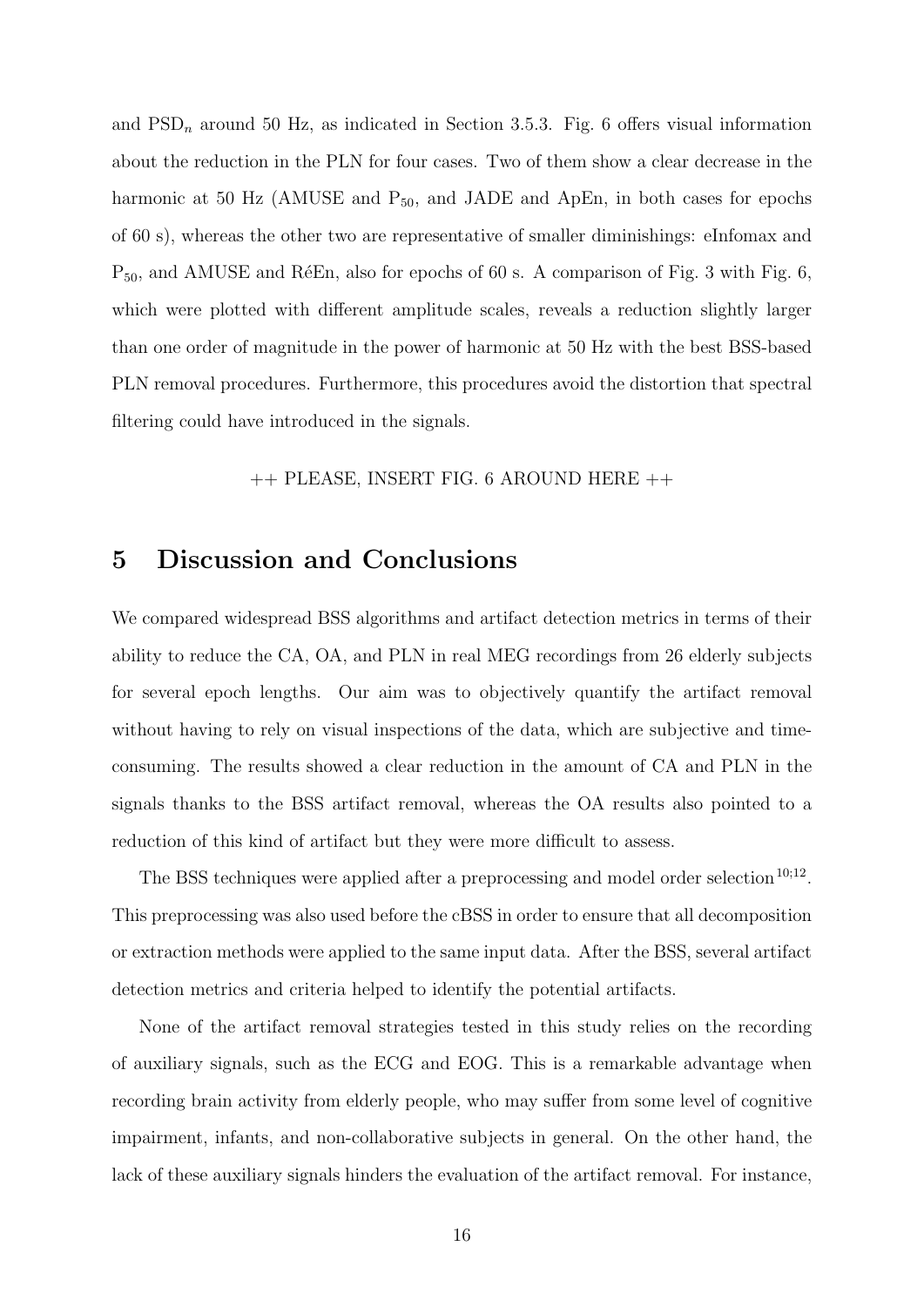if the EOG had been acquired, it would have been possible to inspect the MEGs around the OAs captured in that signal<sup>7</sup>. This issue is less problematic in the case of the CA because background MEG activity was analyzed. Thus, the average of all MEG channels tended to emphasize this artifact<sup>12</sup>. Therefore, the fact that auxiliary signals were not included in the analysis makes the evaluation of the artifact removal (especially the OA) more difficult and limits the results. However, this makes our findings directly applicable to situations where the auxiliary signals either can or cannot be recorded. Moreover, it should be borne in mind that we aimed at performing a completely automatic quantification of the artifact removal, without visual inspections of the signals.

Several publications have tried to remove the CA in MEG data with diverse approaches, including higher order statistics and entropy measures<sup>2;7;31</sup>, correlation<sup>2</sup>, phase information<sup>7</sup>, variability of the scalp maps<sup>35</sup>, and asymmetry<sup>12;35</sup>. Considering these studies, we selected a few metrics to label the CA. Among them, Skew and VarSc were only applied to the detection of the CA, while KrE, ShEn, RéEn, and ApEn were tested on the detection and removal of all types of artifacts on the basis of previous studies<sup>2;7;30;31</sup>. On the other hand, cBSS can extract artifactual activity if a suitable reference is available  $21$ .

The OA removal with BSS has received considerable attention in MEG<sup>2;7;12;32</sup> and, particularly, EEG<sup>24;25;27;28;33-36</sup>. The metrics used to detect the OA have been based on topographic information<sup>12,28,32</sup>, correlation<sup>2,24</sup>, thresholding<sup>36</sup>, and higher-order statistics<sup>7</sup>. The diverse types of signals and evaluation methodologies make the direct comparison of the results difficult. Hence, we compared straightforward criteria ( $P_{eyes}$ ,  $P_{lf}$ , KrE, ShEn, RéEn, and ApEn) in the OA detection.  $P_{eyes}$  and  $P_{lf}$  identified less components as artifacts, although it must be noted that the other criteria were supposed to pinpoint all types of contamination. The MEGs were recorded while the subjects had their eyes closed. Hence, the number of blinks and fast eye movements could be reduced but the power in the  $\alpha$  band could have increased as a result. Moreover, the lack of a visual reference might increase the low-frequency eye movements<sup>6</sup>. Despite the fact that this might induce artifacts in the recordings, the metric  $P_{lf}$ , which detects low frequencies,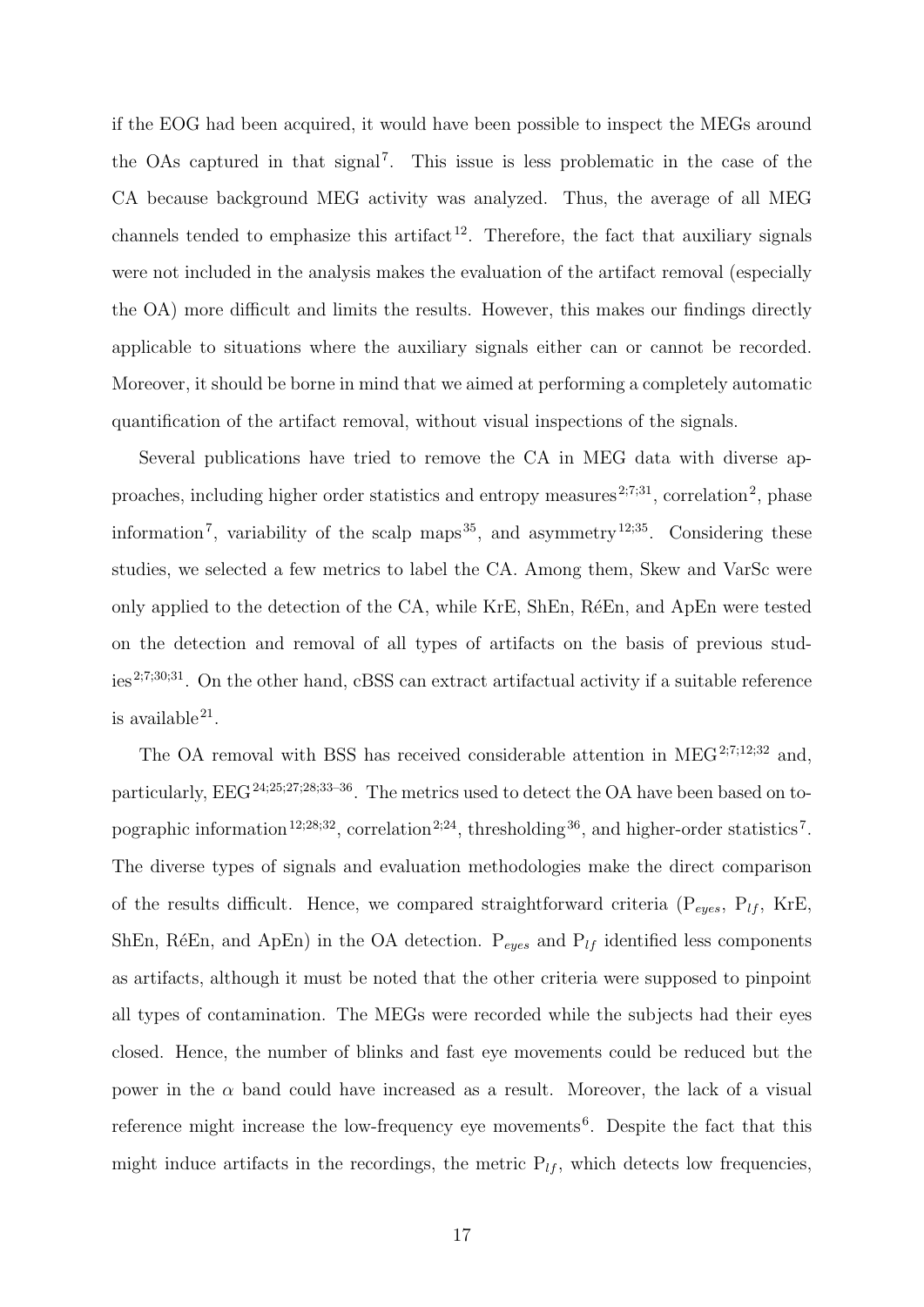might deal with this situation. Nonetheless, the application of this metric to open-eyes settings may not be straightforward<sup>12</sup>.

The reduction of the PLN is typically done by spectral filtering but another approach is needed when the spectral band of interest overlaps with the power line frequency<sup>25</sup>. The detection of the PLN components was done by taking into account the power around 50  $Hz^{12}$ . Similar criteria have been introduced<sup>27</sup>, although the PLN removal was not measured individually.

Most artifact detection criteria were applied to 'segments' of BSS components<sup>2,7,17,30</sup>. In order to minimize the amount of removed brain components, we only marked a BSS source as an artifact if  $30\%$  or more of its segments exceeded a threshold value of  $\pm 2.0$ once the detection metric had been normalized to zero mean and  $SD = 1<sup>7</sup>$ . This criterion decreases the amount of removed artifactual activity but it safeguards the brain activity<sup>7</sup>. Furthermore, this type of criteria is appropriate to label cases for very unbalanced data. The detection metrics aiming at labelling all artifacts marked less components for removal than the combination of the metrics designed for a specific kind of contamination. This suggests that the former, by trying to recognize different artifacts, may lose some sensitivity to the undesired sources.

On the basis of the results, Table 1 indicates a few of the best combinations of BSS algorithm, epoch length, and artifact detection metric that offered the largest artifact reduction. These data are expressed as the ratio of the values of the corresponding metric after and before the artifact removal. The list shown in Table 1 accounts for some of the combinations illustrated in Fig. 4, Fig. 5, and Fig. 6. Nonetheless, it is not exhaustive as slight modifications (i.e., shorter or longer epoch lengths or using RéEn instead of ShEn) offer similar levels of artifact reduction, something that suggests high consistency in the performance of the BSS-based artifact removal. Nonetheless, Table 1 provides an indication of which specific combinations of BSS algorithm, epoch length, and artifact detection metric are best suited for CA, OA, and PLN with respect to the applied criteria.

++ PLEASE, INSERT TABLE 1 AROUND HERE ++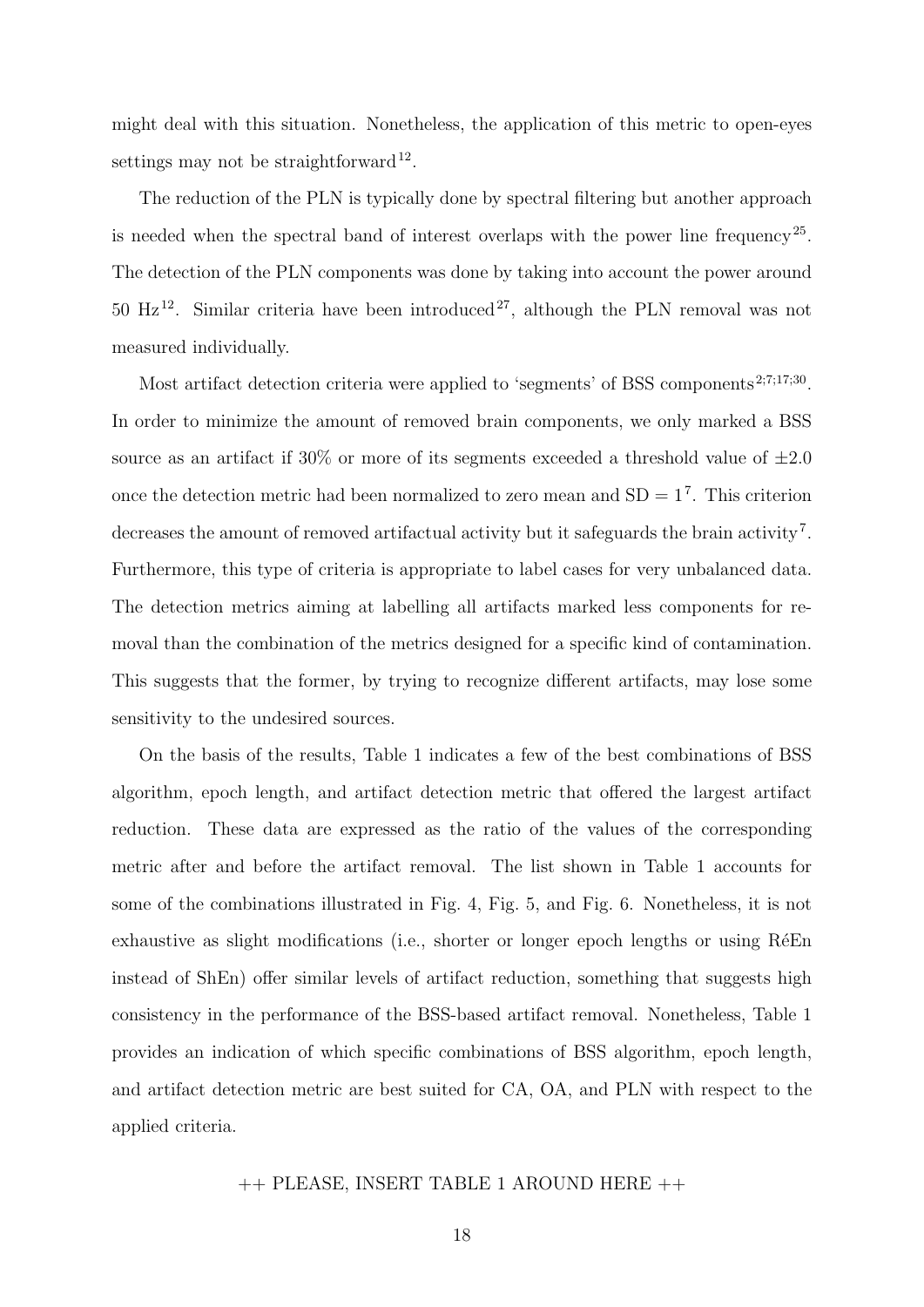Table 1 suggests that metrics specifically designed for the detection of each type of artifact might be superior to criteria used to deal with all kinds of artifacts. Yet, in situations where all forms of artifacts are expected, it may be desirable to apply just one procedure able to reduce all artifacts. In order to further clarify the results and to address this issue, Table 2 presents a summary of the performance achieved with various BSS algorithms and artifact detection metrics. Considering that, overall, the effect of the epoch length in the performance of the artifact removal was far less important than that of the interaction between the BSS algorithm and the artifact detection metric, we averaged the performance of all combinations tested in this study over all epoch lengths (results shown in the Appendix). Then, we further summarized the results by showing in Table 2 only the results for one HOS- and one SOS-BSS algorithm for every 'general' detection criterion. For the specific artifact labeling methods, only the results of the BSS algorithm with the highest artifact removal are given. The algorithms were selected as those that achieved the greatest performance in the highest number of cases. The selection of one HOS- and one SOS-BSS technique was motivated by the fact that the decomposition calculated with AMUSE and SOBI tend to be more similar than those of JADE, eInfomax, and FastICA, and vice versa<sup>10</sup>.

#### ++ PLEASE, INSERT TABLE 2 AROUND HERE ++

In general, FastICA seems to be the HOS-BSS method with the highest removal ratios for all forms of artifacts. This agrees with a previous study on the consistency of the BSS of MEG signals<sup>10</sup>. On the other hand, the results suggests a slight superiority of SOBI over AMUSE. Table 2 also confirms that the specifically designed detection criteria may provide larger artifact removal than the 'general' ones. Furthermore, the results indicate that, most often, HOS-BSS algorithms are able to remove large fractions of the CA. The cBSS procedure is relatively simple and can reject most of the CA as well. The  $A_{pp}$  and RMS values decreased from about 0.750 and 0.120 to around 0.100 and 0.028, respectively, after the artifact removal procedure. The CA is often characterized by having highly asymmetrical and super-Gaussian amplitude distributions<sup>12</sup>, which are relatively easy to extract with cBSS or with HOS-BSS. As for the OAs, the SOS techniques may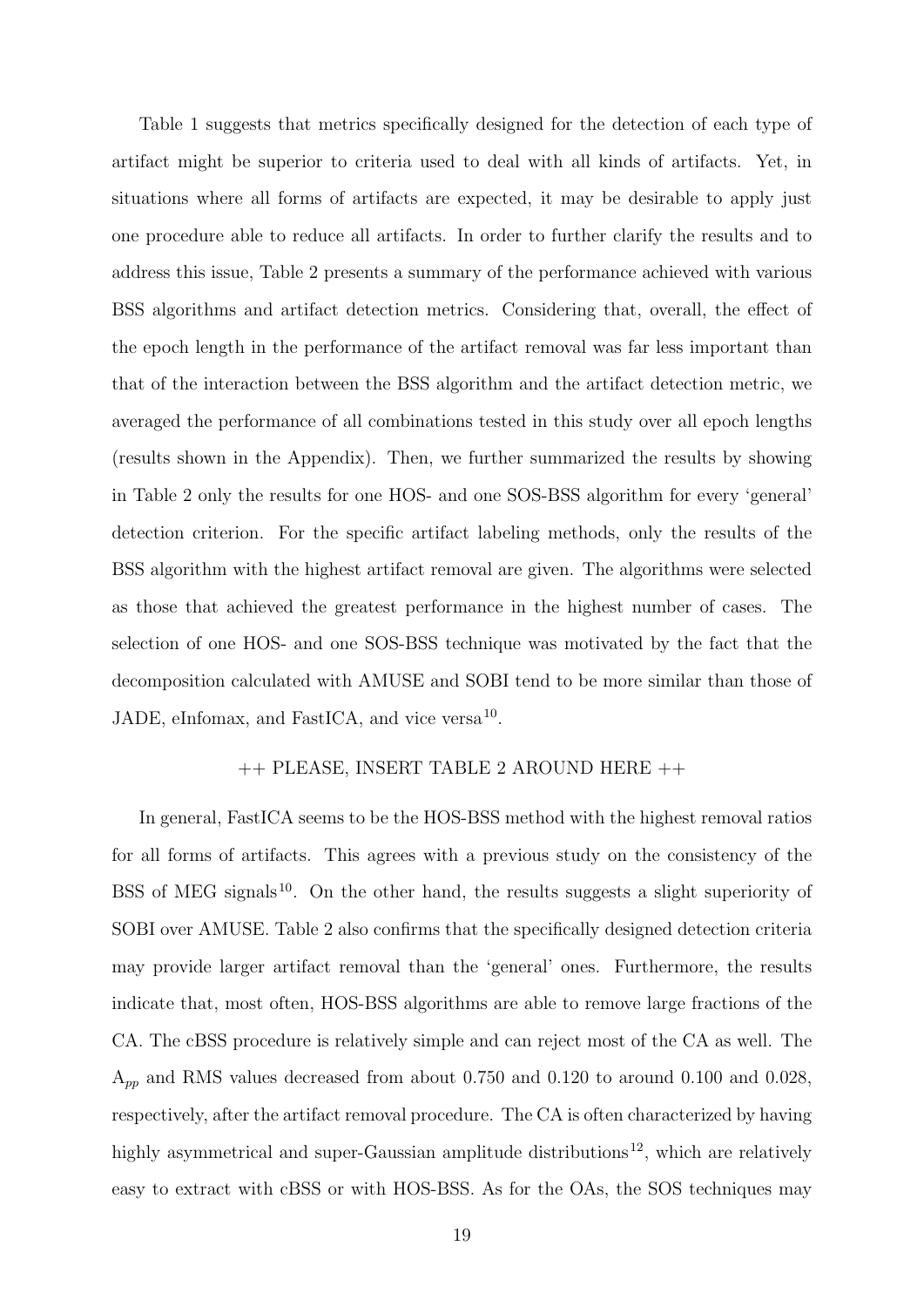be better suited for this form of contamination, something that is in agreement with previous studies  $33;34$ . By comparing Fig. 2 and Fig. 5, it is clear that some BSS-based artifact rejection procedures caused a reduction in the amount of low frequency power at the channels close to the eyes. Additionally, the number of peaks with extreme values also decreased notably. In the case of the PLN, the highest levels of removal were achieved with the ApEn and, specially,  $P_{50}$  metrics almost independently on the BSS algorithm. When observing the results, it must be noted that the real reduction in power between 49 Hz and 51 Hz is given by the total power measure. This is due to the fact that the normalized power depends on the amount of power in the whole frequency range, which is also affected by the removal of CA or OAs. Moreover, the actual reduction in peak at 50 Hz is higher than the ratios indicated in Table 1 and Table 2 since these metrics account for the change in power in a 2 Hz band (49 Hz to 51 Hz). Actually, the power at 50 Hz is reduced about 30 times (i.e., about 14.7 dB). All these findings suggest that none of the approaches is optimal for all forms of artifacts. Therefore, the selection of the strategy to reduce the contamination should rely on a priori knowledge about which is the most prominent artifact in the recordings to be cleaned.

A few publications have addressed the artifact removal (particularly the CA and OA) in MEGs with BSS<sup>2;7;21;31;32</sup>. In most cases, the performance was only illustrated with a few visual examples<sup>2;21;32</sup>. The quantification of the CA removal by Mantini et al. showed a ratio of the  $A_{pp}$  after and before the procedure of about 0.158 (computed averaging the results given in<sup>31</sup>). Slightly better values than this one were found in this study (see Table 1 and Table 2). Additionally, Dammers et al. reported rejection performances in terms of RMS of about 80% to 90% around the R-peaks and blinks located in reference channels<sup>7</sup>. Nonetheless, the comparison of BSS artifact removal on the basis of previous studies is difficult due to the different databases. For this reason, we applied several approaches to a common and independent dataset of MEG signals.

Some limitations of this study deserve attention. The significance of results is limited by the size of the database (26 subjects). However, this size is similar to, or even larger than, that of other EEG<sup>30;35;36</sup> and MEG<sup>2;7;12;21;31;32;40</sup> studies. Additionally, the MEG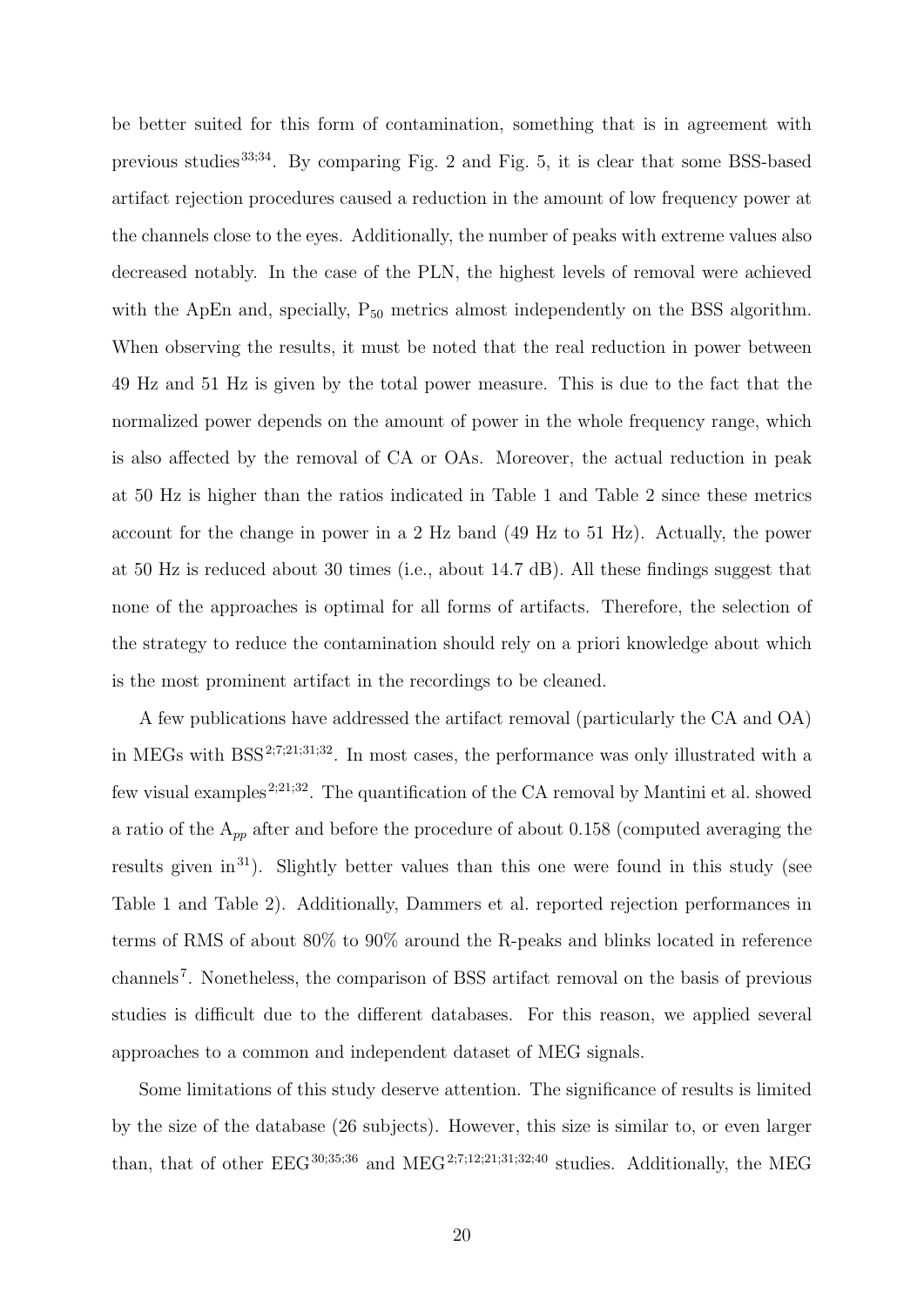activity was recorded from elderly people (mean  $\text{age} = 71.77 \text{ years}$ ). In this age group, the identification of CA may be more challenging due to the possible presence of ventricular extrasystoles. However, the extension of our results to younger subjects might not be straightforward. In any case, our findings can directly be applied to elderly people. Additionally, by the own nature of MEG, the actual sources that originated the brain recordings are unknown. Hence, assessing the performance of the BSS is not straightforward as the separation cannot be absolutely validated<sup>22;39</sup>. Yet, it is indeed possible to compare the brain signals before and after the artifact removal to gain quantitative information about how much artifactual activity has been rejected<sup>7;12;31</sup>. However, further analyses, including a visual evaluation of the artifact removal, are needed to confirm that the most promising combinations of BSS algorithm, epoch length, and artifact detection metric did not remove brain activity. This is particularly the case for the OAs since some of the detection criteria might be sensitive to frontal brain activity  $12$ . Moreover, the threshold of  $\pm 2$  pT used in the evaluation of the artifact rejection may need to be changed if event-related activity is analyzed instead of background one. Nevertheless, recent results suggest that the BSS artifact removal does not denature the electromagnetic brain recordings<sup>38</sup>. On the contrary, the ability of the EEG signals to distinguish control subjects from Alzheimer's Disease patients increased after the artifact removal<sup>38</sup>.

In sum, the objective assessment of the artifact removal in MEG background activity suggested the utility of several combinations of BSS algorithm and specific artifact detection metric. For its simplicity, the cBSS scheme is considered a very suitable approach to remove the CA as its performance ranked among the best in the reduction of this artifact. The OA reduction was the most difficult to evaluate. However, the evaluation results suggested that the combination of artifact detection metrics such as ApEn,  $P_{eues}$ , and, specially,  $P_{lf}$  with SOS-BSS techniques was helpful to reduce the OA. Finally, the PLN was substantially removed by means of the specific metric  $P_{50}$ .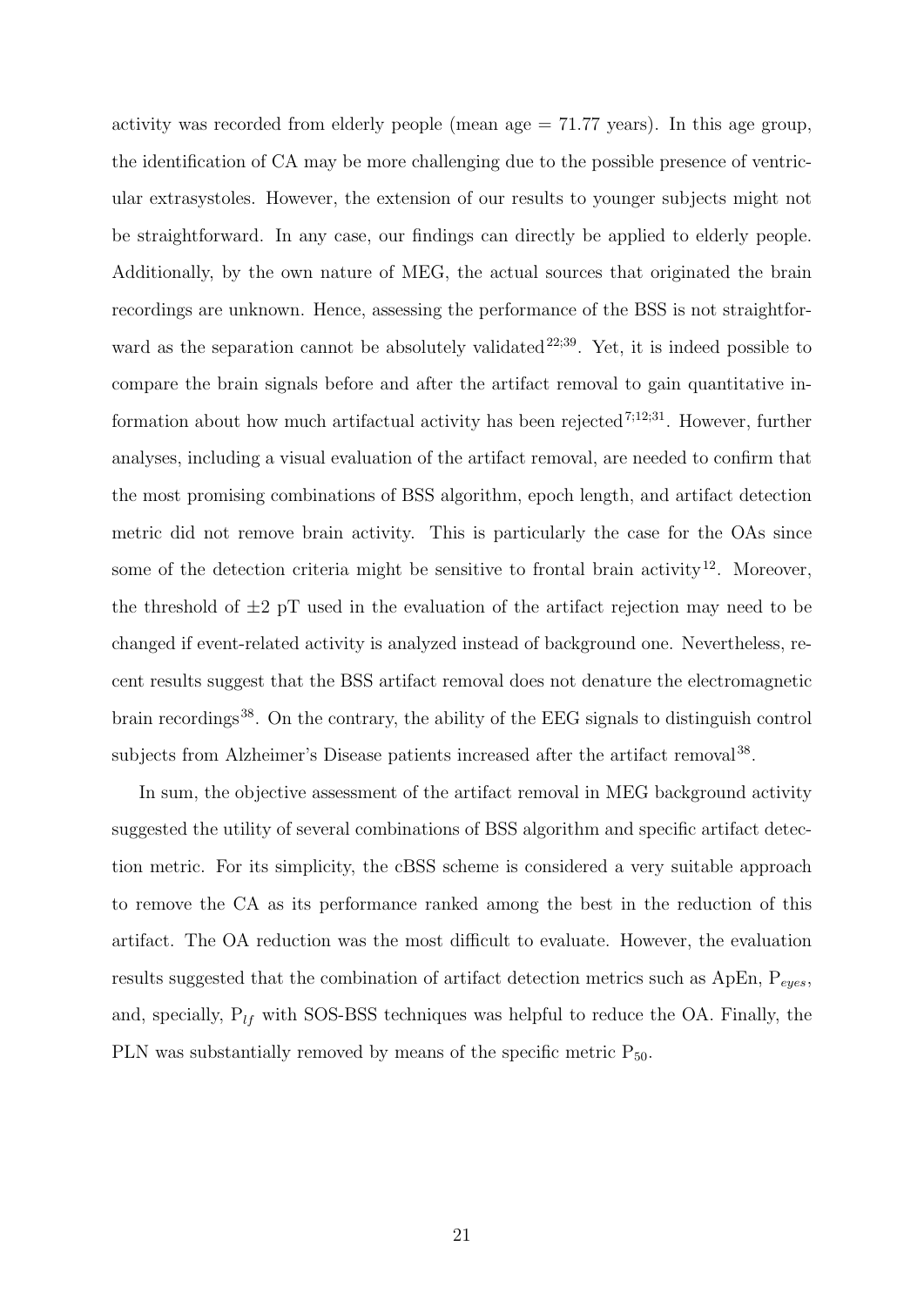## Acknowledgment

This study was partially supported by the "Ministerio de Ciencia e Innovación" and FEDER grant TEC2008-02241. We are thankful to the three Reviewers of this manuscript for their useful comments.

## Conflict of interest

There are no conflicts of interest that could inappropriately influence this manuscript.

## References

- [1] A. Antervo, R. Hari, T. Katila, T. Ryhänen, and M. Seppänen. Magnetic fields produced by eye blinking. Electroencephalography and clinical Neurophysiology, 61(4):247–253, 1985.
- [2] G. Barbati, C. Porcaro, F. Zappasodi, P.M. Rossini, and F. Tecchio. Optimization of an independent component analysis approach for artifact identification and removal in magnetoencephalographic signals. Clinical Neurophysiology, 115(5):1220–1232, 2004.
- [3] A. Belouchrani, K. Abed-Meraim, J.F. Cardoso, and E. Moulines. A blind source separation technique using second-order statistics. IEEE Transactions on Signal Processing, 45(2):434–444, 1997.
- [4] J.F. Cardoso and A. Souloumiac. Blind Beamforming for Non Gaussian Signals. IEE proceedings. Part F. Radar and Signal Processing, 140(6):362–370, 1993.
- [5] A. Cichocki, S. Amari, K. Siwek, T. Tanaka, and A. Huy Phan. ICALAB for Signal Processing. website, November 2010. [online] http://www.bsp.brain.riken.jp/ ICALAB/ICALABSignalProc/.
- [6] R.J. Croft and R.J. Barry. Removal of ocular artifact from the EEG: A review. Neurophysiologie Clinique/Clinical Neurophysiology, 30(1):5–19, 2000.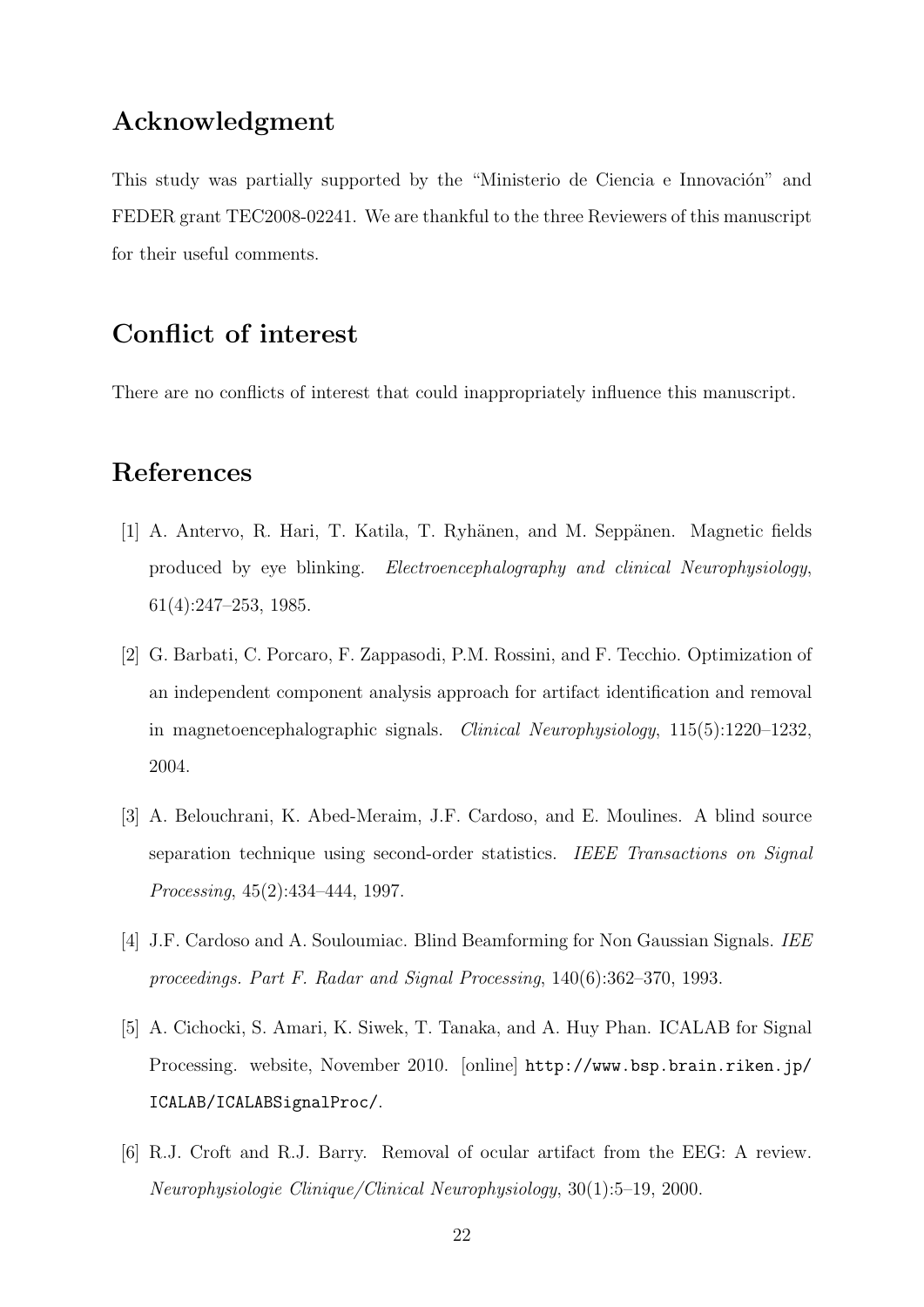- [7] J. Dammers, M. Schiek, F. Boers, C. Silex, M. Zvyagintsev, U. Pietrzyk, and K. Mathiak. Integration of amplitude and phase statistics for complete artifact removal in independent components of neuromagnetic recordings. IEEE Transactions on Biomedical Engineering, 55(10):2353–2362, 2008.
- [8] A. Delorme and S. Makeig. EEGLAB: an open source toolbox for analysis of singletrial EEG dynamics including independent component analysis. Journal of Neuroscience Methods, 134(1):9–21, 2004.
- [9] A. Delorme, T. Sejnowski, and S. Makeig. Enhanced detection of artifacts in EEG data using higher-order statistics and independent component analysis. NeuroImage, 34(4):1443–1449, 2007.
- [10] J. Escudero, R. Hornero, and D. Ab´asolo. Consistency of the blind source separation computed with five common algorithms for magnetoencephalogram background activity. *Medical Engineering* & Physics,  $32(10):1137-1144$ , 2010.
- [11] J. Escudero, R. Hornero, D. Abásolo, and A. Fernández. Blind source separation to enhance spectral and non-linear features of magnetoencephalogram recordings. Application to Alzheimer's disease. Medical Engineering and Physics, 31(7):872– 879, 2009.
- [12] J. Escudero, R. Hornero, D. Abásolo, A. Fernández, and M. López-Coronado. Artifact removal in magnetoencephalogram background activity with independent component analysis. IEEE Transactions on Biomedical Engineering, 54(11):1965–1973, Nov. 2007.
- [13] J. Escudero, R. Hornero, J. Poza, D. Abásolo, and A. Fernández. Assessment of classification improvement in patients with Alzheimer's disease based on magnetoencephalogram blind source separation. Artificial Intelligence in Medicine, 43(1):75–85, 2008.
- [14] M. Fatourechi, A. Bashashati, R.K. Ward, and G.E. Birch. EMG and EOG artifacts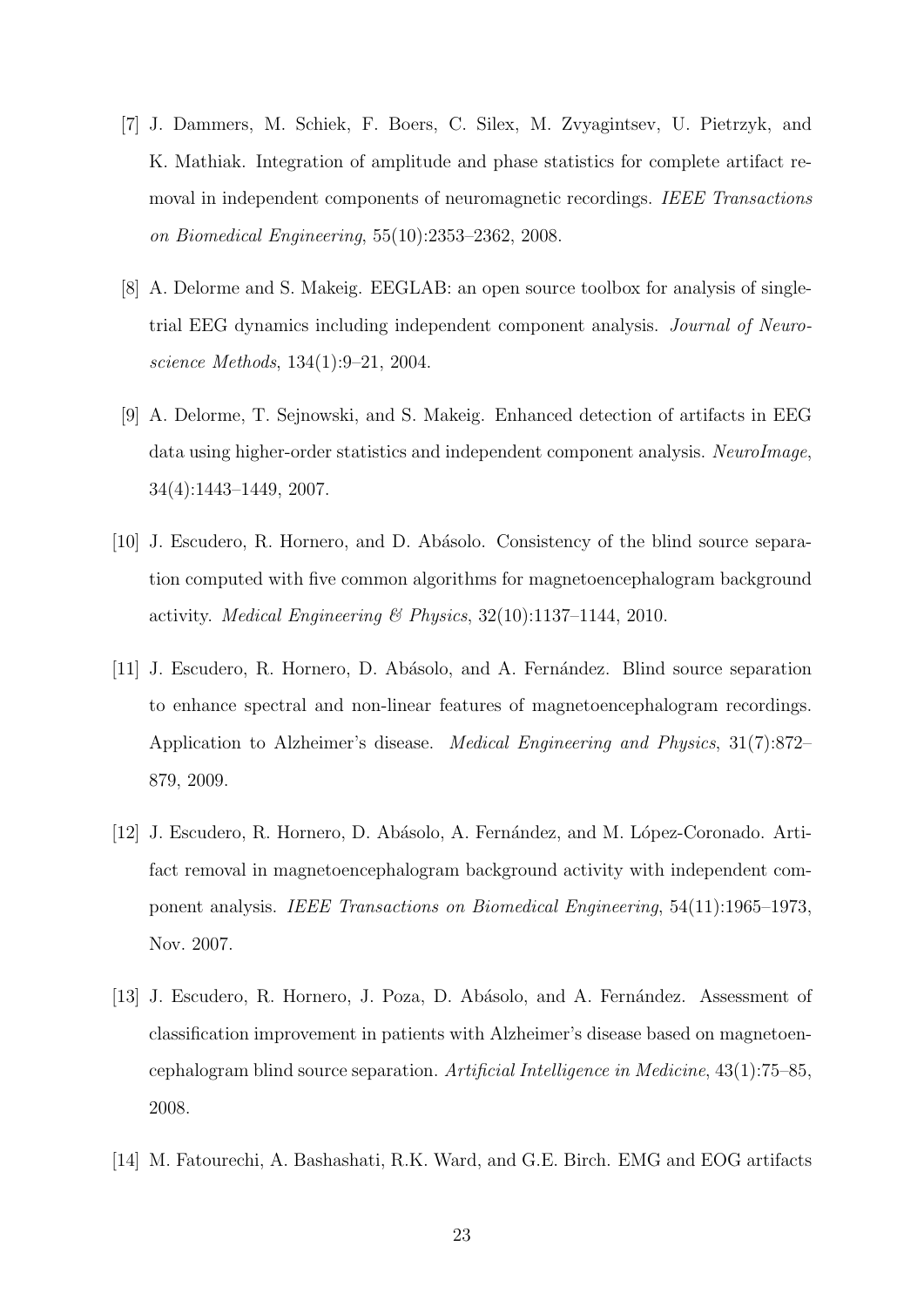in brain computer interface systems: a survey. Clinical Neurophysiology, 118(3):480– 494, 2007.

- [15] S.P. Fitzgibbon, D.M.W. Powers, K.J. Pope, and C.R. Clark. Removal of EEG Noise and Artifact Using Blind Source Separation. Journal of Clinical Neurophysiology, 24(3):232–243, 2007.
- [16] H. Gävert, J. Hurri, J. Särelä, and A. Hyvärinen. FastICA Toolbox. website, November 2010. [online] http://www.cis.hut.fi/projects/ica/fastica/.
- [17] A. Greco, N. Mammone, F.C. Morabito, and M. Versaci. Kurtosis, renyis entropy and independent component scalp maps for the automatic artifact rejection from eeg data. International Journal of Signal Processing, 2(4):240–244, 2006.
- [18] M. Hämäläinen, R. Hari, R.J. Ilmoniemi, J. Knuutila, and O.V. Lounasmaa. Magnetoencephalography – theory, instrumentation, and applications to noninvasive studies of the working human brain. Reviews of Modern Physics, 65(2):413–497, 1993.
- [19] D.S. Huang and J.X. Mi. A new constrained independent component analysis method. IEEE Transactions on Neural Networks, 18(5):1532–1535, Sep. 2007.
- [20] A. Hyvärinen, J. Karhunen, and E. Oja. *Independent Component Analysis*. John Wiley & Sons, NJ, U.S.A., 2001.
- [21] C.J. James and O.J. Gibson. Temporally constrained ICA: An application to artifact rejection in electromagnetic brain signal analysis. IEEE Transactions on Biomedical Engineering, 50(9):1108–1116, Sep. 2003.
- [22] C.J. James and C.W. Hesse. Independent component analysis for biomedical signals. Physiological Measurement, 26(1):R15–R39, Feb. 2005.
- [23] V. Jousmäki and R. Hari. Cardiac Artifacts in Magnetoencephalogram. Journal of Clinical Neurophysiology, 13(2):172–176, 1996.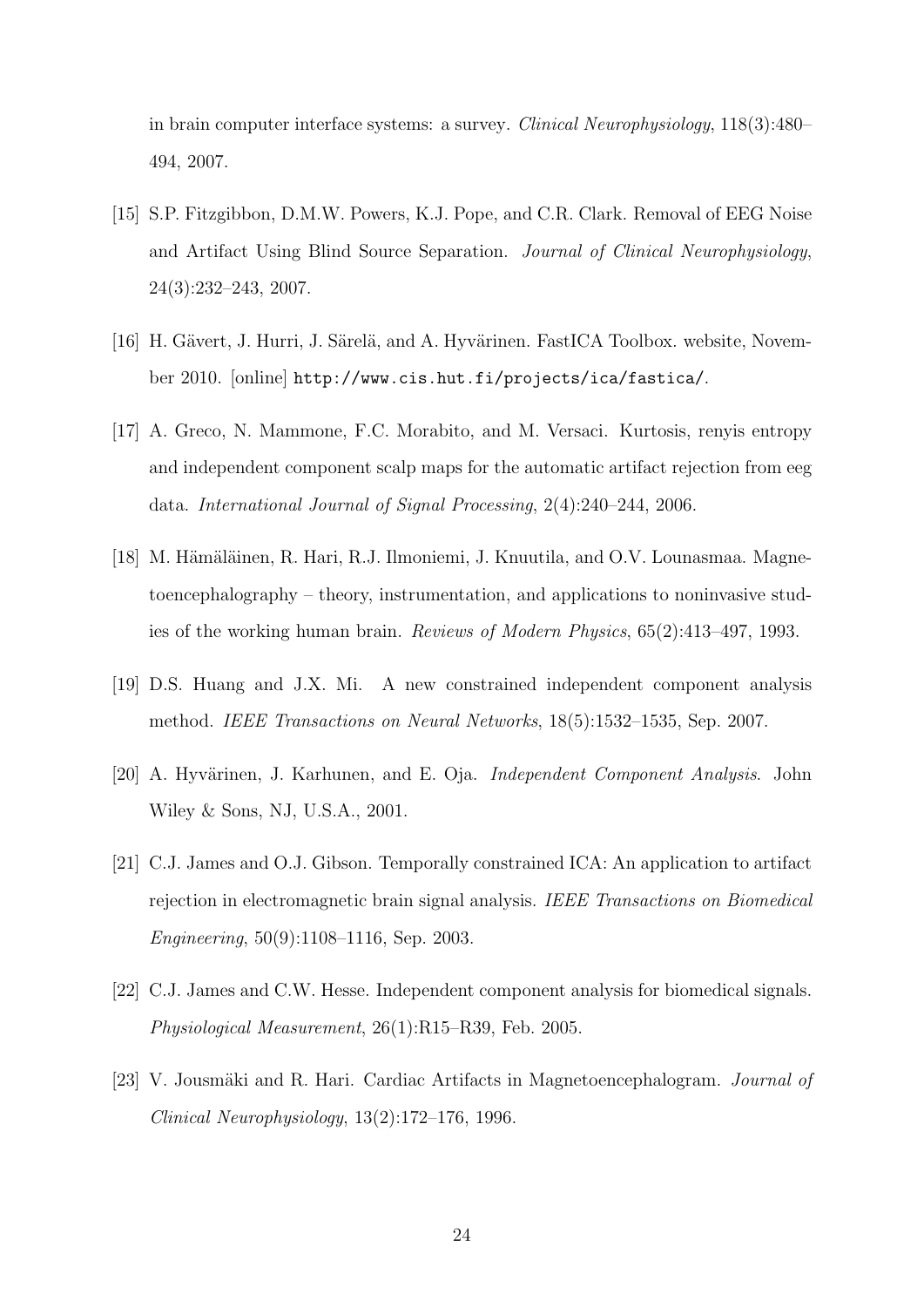- [24] C.A. Joyce, I.F. Gorodnitsky, and M. Kutas. Automatic removal of eye movement and blink artifacts from EEG data using blind component separation. Psychophysiology, 41(2):313–325, 2004.
- [25] T.P. Jung, S. Makeig, C. Humphries, T.W. Lee, M.J. Mckeown, V. Iragui, and T.J. Sejnowski. Removing electroencephalographic artifacts by blind source separation. Psychophysiology, 37(2):163–178, 2000.
- [26] T.W. Lee, M. Girolami, and T.J. Sejnowski. Independent component analysis using an extended infomax algorithm for mixed subgaussian and supergaussian sources. Neural Computation, 11(2):417–441, 1999.
- [27] P. LeVan, E. Urrestarazu, and J. Gotman. A system for automatic artifact removal in ictal scalp EEG based on independent component analysis and Bayesian classification. Clinical Neurophysiology, 117(4):912–927, 2006.
- [28] Y. Li, Z. Ma, W. Lu, and Y. Li. Automatic removal of the eye blink artifact from EEG using an ICA-based template matching approach. Physiological Measurement, 27(4):425–436, 2006.
- [29] W. Lu and J.C. Rajapakse. Approach and applications of constrained ICA. IEEE Transactions on Neural Networks, 16(1):203–212, Jan. 2005.
- [30] N. Mammone and F.C. Morabito. Enhanced automatic artifact detection based on independent component analysis and Renyi's entropy. Neural Networks, 21(7):1029– 1040, 2008.
- [31] D. Mantini, R. Franciotti, GL Romani, and V. Pizzella. Improving MEG source localizations: An automated method for complete artifact removal based on independent component analysis. NeuroImage, 40(1):160–173, 2008.
- [32] Y. Okada, J. Jung, and T. Kobayashi. An automatic identification and removal method for eye-blink artifacts in event-related magnetoencephalographic measurements. Physiological Measurement, 28(12):1523–1532, 2007.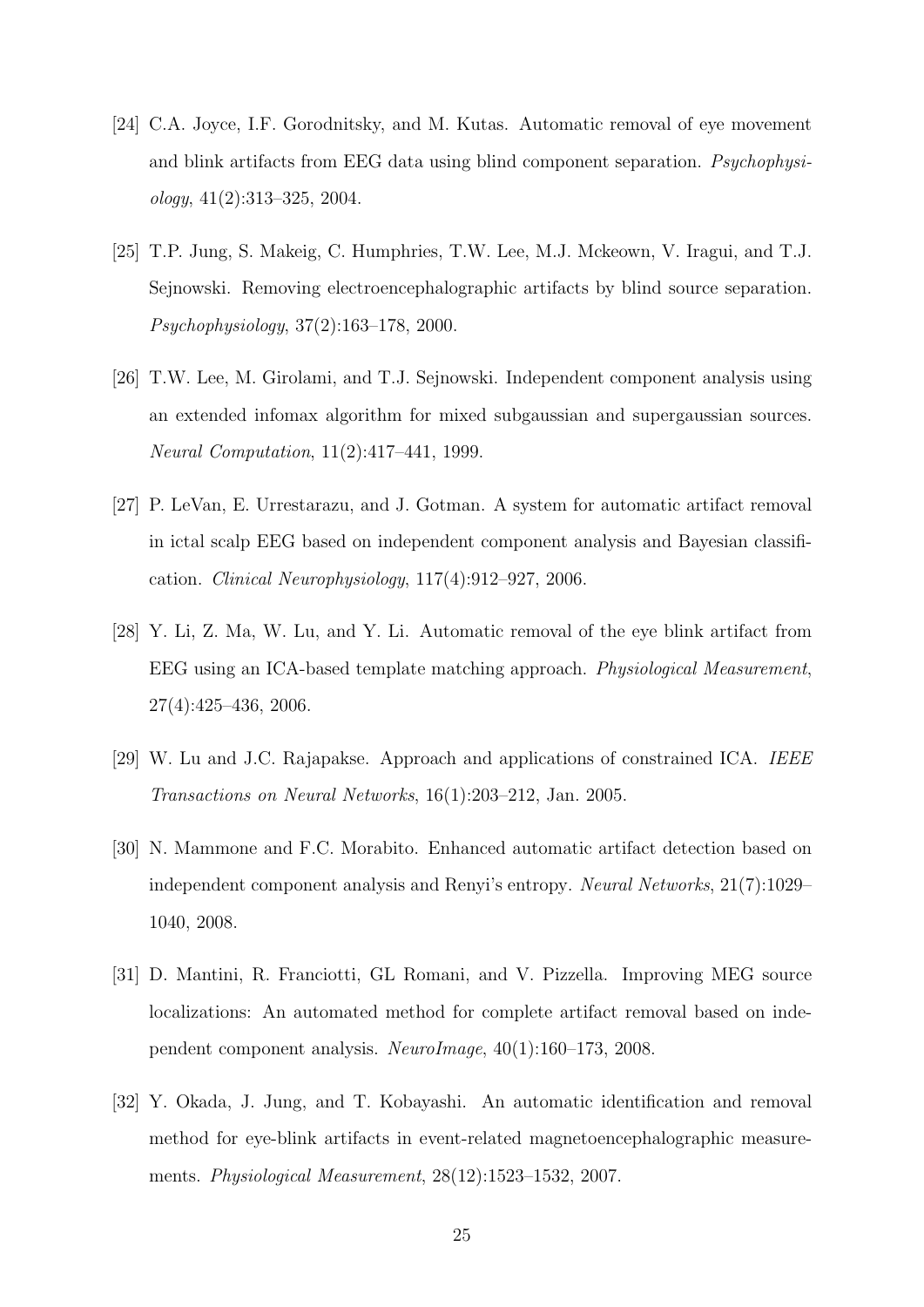- [33] S. Romero, M.A. Ma˜nanas, and M.J. Barbanoj. A comparative study of automatic techniques for ocular artifact reduction in spontaneous EEG signals based on clinical target variables: A simulation case. Computers in Biology and Medicine, 38(3):348– 360, 2008.
- [34] S. Romero, M.A. Mañanas, and M.J. Barbanoj. Ocular Reduction in EEG Signals Based on Adaptive Filtering, Regression and Blind Source Separation. Annals of Biomedical Engineering, 37(1):176–191, 2009.
- [35] S. Shao, K. Shen, C. Ong, E. Wilder-Smith, and X. Li. Automatic EEG Artifact Removal: A Weighted Support-Vector-Machine Approach With Error Correlation. IEEE Transactions on Biomedical Engineering, 56(2):336–344, 2008.
- [36] K.H. Ting, P.C.W. Fung, C.Q. Chang, and F.H.Y. Chan. Automatic correction of artifact from single-trial event-related potentials by blind source separation using second order statistics only. Medical Engineering and Physics, 28(8):780–794, 2006.
- [37] L. Tong, R.W. Liu, VC Soon, and Y.F. Huang. Indeterminacy and identifiability of blind identification. IEEE Transactions on Circuits and Systems, 38(5):499–509, 1991.
- [38] F.B. Vialatte, J. Solé-Casals, M. Maurice, C. Latchoumane, N. Hudson, S. Wimalaratna, J. Jeong, and A. Cichocki. Improving the Quality of EEG Data in Patients with Alzheimer's Disease Using ICA. Lecture Notes in Computer Science, 5507:979–986, 2009.
- [39] R. Vigário and E. Oja. BSS and ICA in Neuroinformatics: From Current Practices to Open Challenges. IEEE Reviews in Biomedical Engineering, 1:50–61, 2008.
- [40] H. Zavala Fernández, T.H. Sander, M. Burghoff, R. Orglmeister, and L. Trahms. Comparison of ICA Algorithms for the Isolation of Biological Artifacts in Magnetoencephalography. Lecture Notes in Computer Science, 3889:511–518, 2006.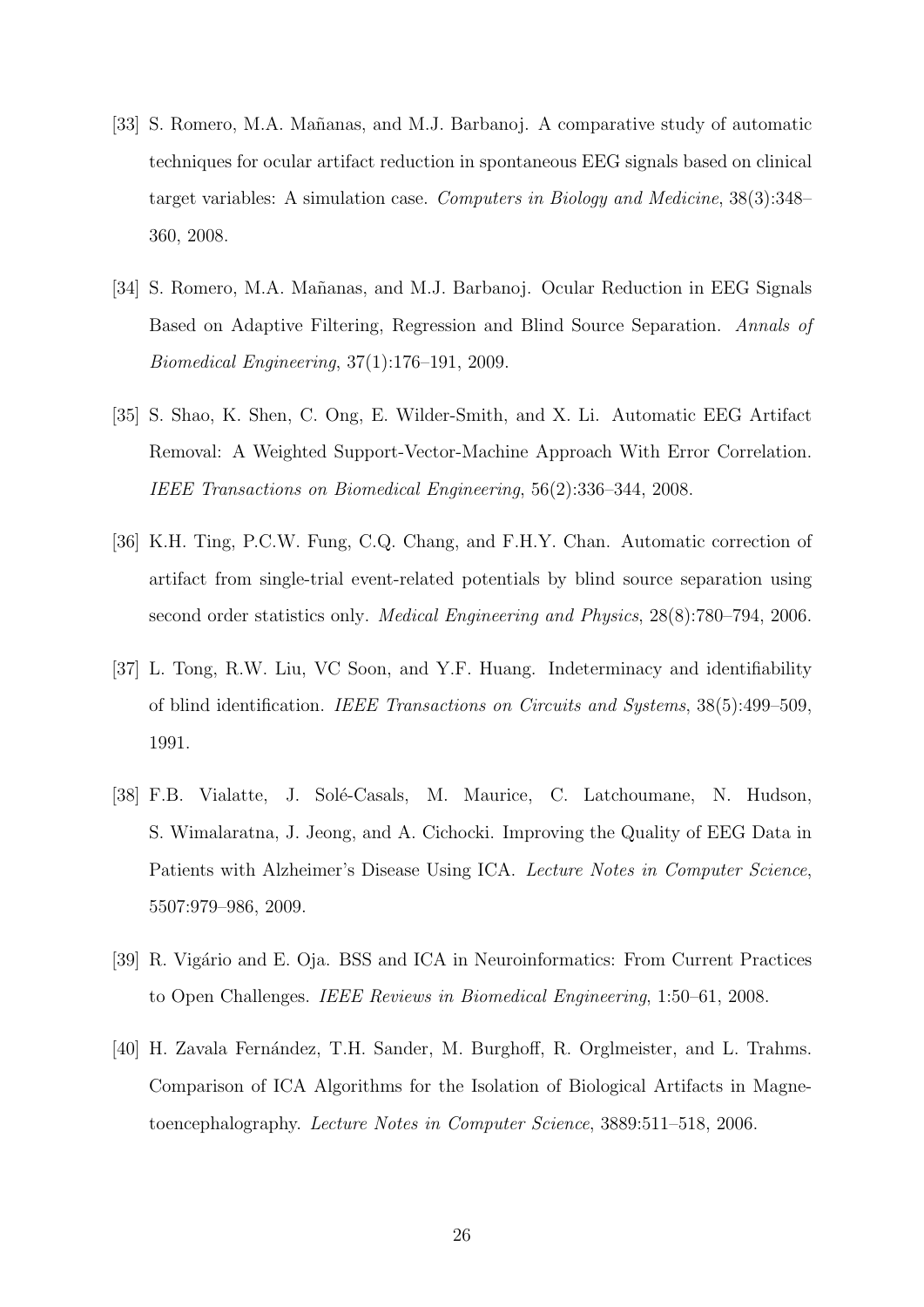| Ratios of the metrics evaluating the CA                         |                 |                   |                   |                      |  |  |  |  |  |  |
|-----------------------------------------------------------------|-----------------|-------------------|-------------------|----------------------|--|--|--|--|--|--|
| Metric                                                          | Length          | <b>BSS</b> method | $\mathrm{A}_{pp}$ | RMS                  |  |  |  |  |  |  |
|                                                                 | 10 <sub>s</sub> | cBSS              | 0.1335            | 0.1963               |  |  |  |  |  |  |
| Skew                                                            | 60 s            | FastICA           | 0.1626            | 0.2437               |  |  |  |  |  |  |
| $\operatorname{VarSc}$                                          | 10 <sub>s</sub> | FastICA           | 0.1572            | 0.2513               |  |  |  |  |  |  |
| KrE                                                             | 90 s            | eInfomax          | 0.1354            | 0.2258               |  |  |  |  |  |  |
| ShEn                                                            | 60 s            | eInfomax          | 0.1238            | 0.2132               |  |  |  |  |  |  |
| Ratios of the metrics evaluating the OA                         |                 |                   |                   |                      |  |  |  |  |  |  |
| Metric                                                          | Length          | BSS method        | Number of peaks   | Spectral discrepancy |  |  |  |  |  |  |
| $P_{eyes}$                                                      | 60 s            | <b>SOBI</b>       | 0.6158            | 0.4137               |  |  |  |  |  |  |
| $P_{lf}$                                                        | 90 s            | AMUSE             | 0.1589            | 0.4357               |  |  |  |  |  |  |
| ApEn                                                            | 20 s            | <b>SOBI</b>       | 0.2848            | 0.4011               |  |  |  |  |  |  |
| $P_{lf}$                                                        | 20 s            | eInfomax          | 0.5858            | 0.5263               |  |  |  |  |  |  |
| Ratios of the power from 49.5 Hz to 50.5 Hz to evaluate the PLN |                 |                   |                   |                      |  |  |  |  |  |  |
| Metric                                                          | Length          | BSS method        | Total power       | Normalized power     |  |  |  |  |  |  |
| $P_{50}$                                                        | 60 s            | AMUSE             | 0.2039            | 0.1850               |  |  |  |  |  |  |
| ApEn                                                            | 60 s            | JADE              | 0.2551            | 0.3178               |  |  |  |  |  |  |

Table 1: Summary of the changes (expressed as ratios) in the metrics to assess the artifact removal for some of the best combinations of BSS algorithm, epoch length, and artifact detection criterion. Lower ratios indicate the removal of larger amounts of artifacts.

Table 2: Summary of the changes, expressed as ratios and averaged over all five epoch lengths, in the metrics used to assess the artifact removal. Lower ratios indicate the removal of larger amounts of artifacts. Only the results of one SOS- and one HOS-BSS are specified for each of the artifact detection techniques ('Detect. crit.') that deal with all kinds of artifacts. For a comprehensive list of the results, the reader is referred to the Appendix.

| Detec.            | <b>BSS</b>   | CA                |            | <b>OA</b> |             | <b>PLN</b> |               |
|-------------------|--------------|-------------------|------------|-----------|-------------|------------|---------------|
| crit.             | alg.         | $\mathrm{A}_{pp}$ | <b>RMS</b> | $#$ peaks | Discrepancy | PSD power  | $PSD_n$ power |
| KrE               | <b>SOBI</b>  | 0.5611            | 0.5511     | 0.4827    | 0.8653      | 0.9997     | 1.2025        |
| KrE               | FastICA      | 0.1451            | 0.2419     | 0.4899    | 0.8793      | 0.9963     | 1.3152        |
| ShEn              | <b>SOBI</b>  | 0.5299            | 0.5258     | 0.4005    | 0.7382      | 0.9994     | 1.2165        |
| ShEn              | FastICA      | 0.1382            | 0.2365     | 0.4587    | 0.8264      | 0.9960     | 1.3188        |
| RéEn              | <b>SOBI</b>  | 0.5340            | 0.5284     | 0.3384    | 0.6498      | 0.8630     | 0.9948        |
| RéEn              | FastICA      | 0.1401            | 0.2374     | 0.4514    | 0.8072      | 0.9962     | 1.3186        |
| ApEn              | <b>SOBI</b>  | 0.7801            | 0.6833     | 0.3597    | 0.4918      | 0.3701     | 0.5119        |
| ApEn              | eInfomax     | 0.2720            | 0.3226     | 0.3153    | 0.6966      | 0.5995     | 0.6802        |
| cBSS              |              | 0.1618            | 0.2209     |           |             |            |               |
| <b>Skew</b>       | FastICA      | 0.1676            | 0.2572     |           |             |            |               |
| Var <sub>Sc</sub> | FastICA      | 0.2065            | 0.3124     |           |             |            |               |
| $P_{eyes}$        | <b>SOBI</b>  |                   |            | 0.6841    | 0.5739      |            |               |
| $P_{lf}$          | <b>AMUSE</b> |                   |            | 0.3642    | 0.4374      |            |               |
| $P_{50}$          | <b>AMUSE</b> |                   |            |           |             | 0.2094     | 0.1935        |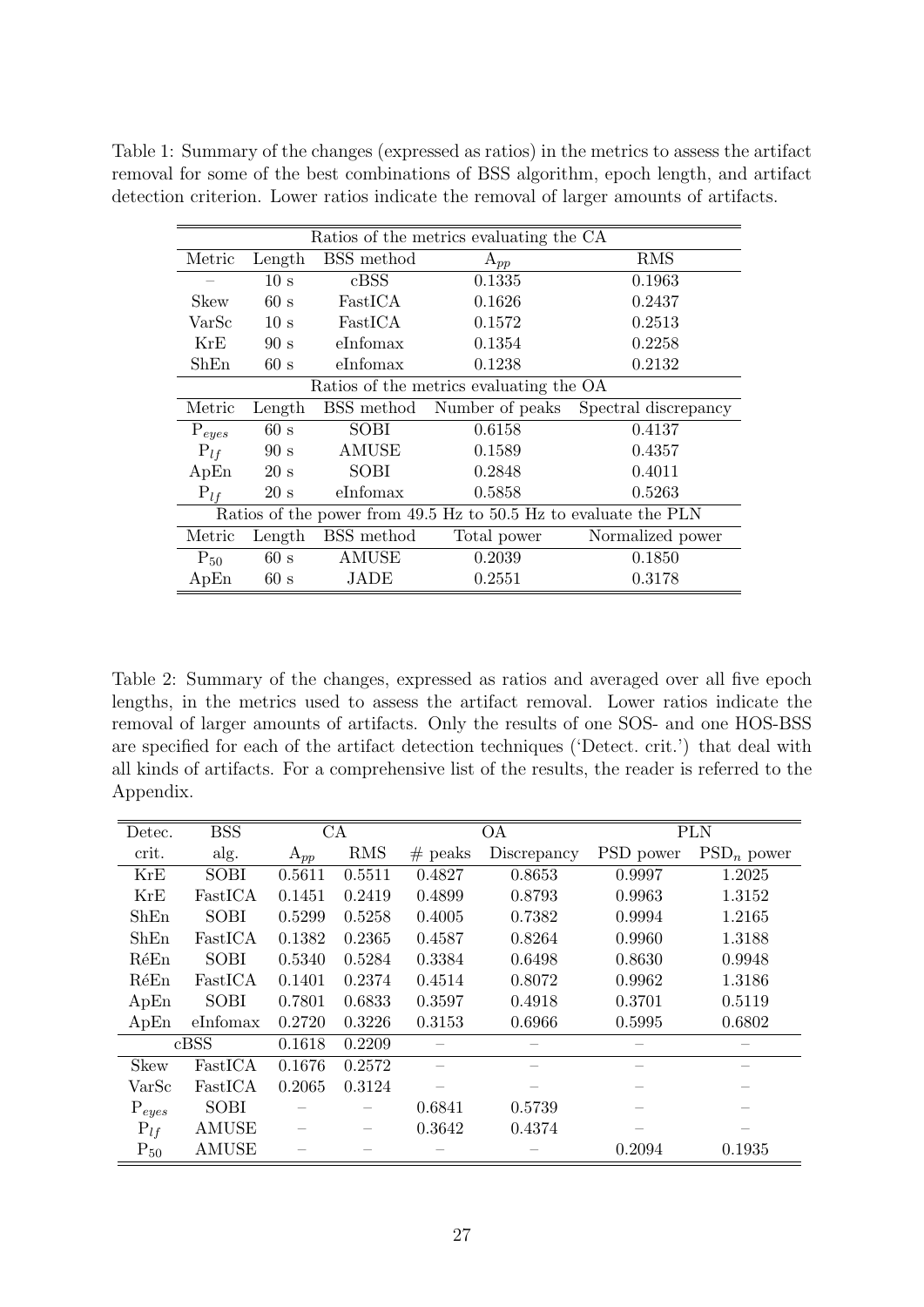

Figure 1: Average QRS complex in the original MEG recordings for epochs of 10 s. The QRS complex becomes apparent after averaging the MEG channels and illustrates the strength of this artifact in the signals.



Figure 2: Median of the difference between the PSDs for the two subsets of MEG channels used to compare the impact of OAs in the MEG recordings for epochs of 20 s. The large positive values of this spectral metric, especially below 4 Hz, highlight the presence of increased low frequency activity at the channels near the eyes in the original MEG recordings.



Figure 3: Average spectra between 49 Hz and 51 Hz computed from epochs of 60 s. It can be seen that the PLN introduces a clearly visible harmonic at 50 Hz in the original MEG recordings.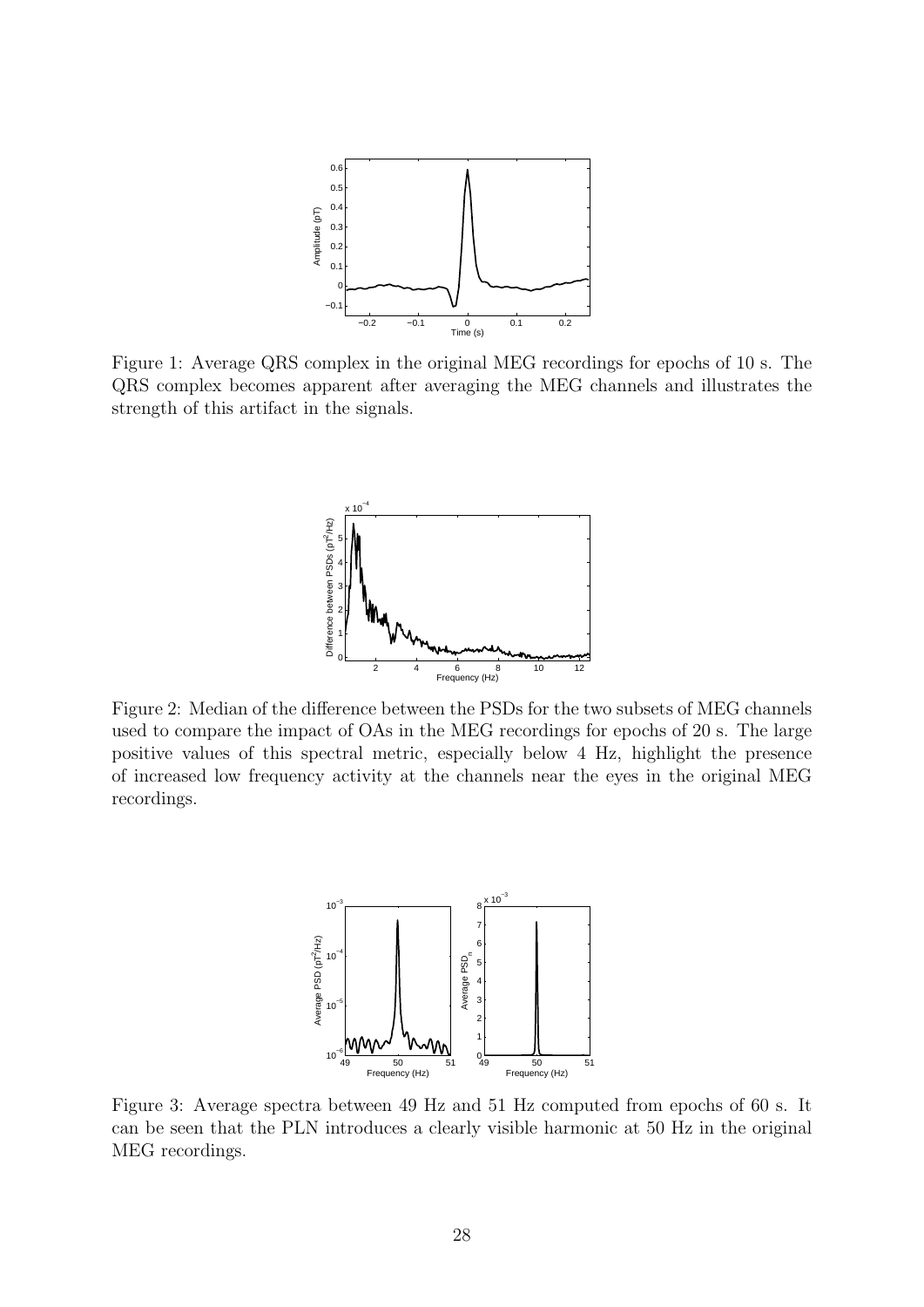

Figure 4: Examples of larger (a) and smaller (b) reductions in the average QRS complex after the BSS-based CA removal. Panel (a) depicts the combinations of FastICA and Skew on epochs of 60 s, FastICA and VarSc on epochs of 10 s, eInfomax and KrE on epochs of 90 s, eInfomax and ShEn on epochs of 60 s, and cBSS on epochs of 10 s, which largely reduced the CA. On the other hand, examples of smaller CA removal include AMUSE and Skew on epochs of 20 s, AMUSE and VarSc on epochs of 90 s, SOBI and KrE on epochs of 10 s, SOBI and RéEn on epochs of 90 s, and, to a lesser extent, FastICA and ApEn on epochs of 60s – see Panel (b). The reduction in the CA is obvious comparing this signals with that of Fig. 1, as the maximum amplitude decreased from 0.6 pT to 0.06 pT.



Figure 5: Examples of larger (a) and smaller (b) reductions in the median of the spectral discrepancy measure near the eyes after the BSS-based OA removal. Panel (a) depicts some of the combinations that provided large reductions in the low frequencies: SOBI and  $P_{eyes}$  on epochs of 60 s, SOBI and ApEn on epochs of 20 s, AMUSE and  $P_{lf}$  on epochs of 90 s, and eInfomax and  $P_{lf}$  on epochs of 20 s. Panel (b) illustrates some of the combinations which offered small reductions in the discrepancy, namely FastICA and Peyes on epochs of 60 s, AMUSE and KrE on epochs of 60 s, JADE and ApEn on 20 s, and eInfomax and KrE on epochs of 90 s. In comparison with Fig. 2, the spectral discrepancy decreased, at least, to one half in the best cases.